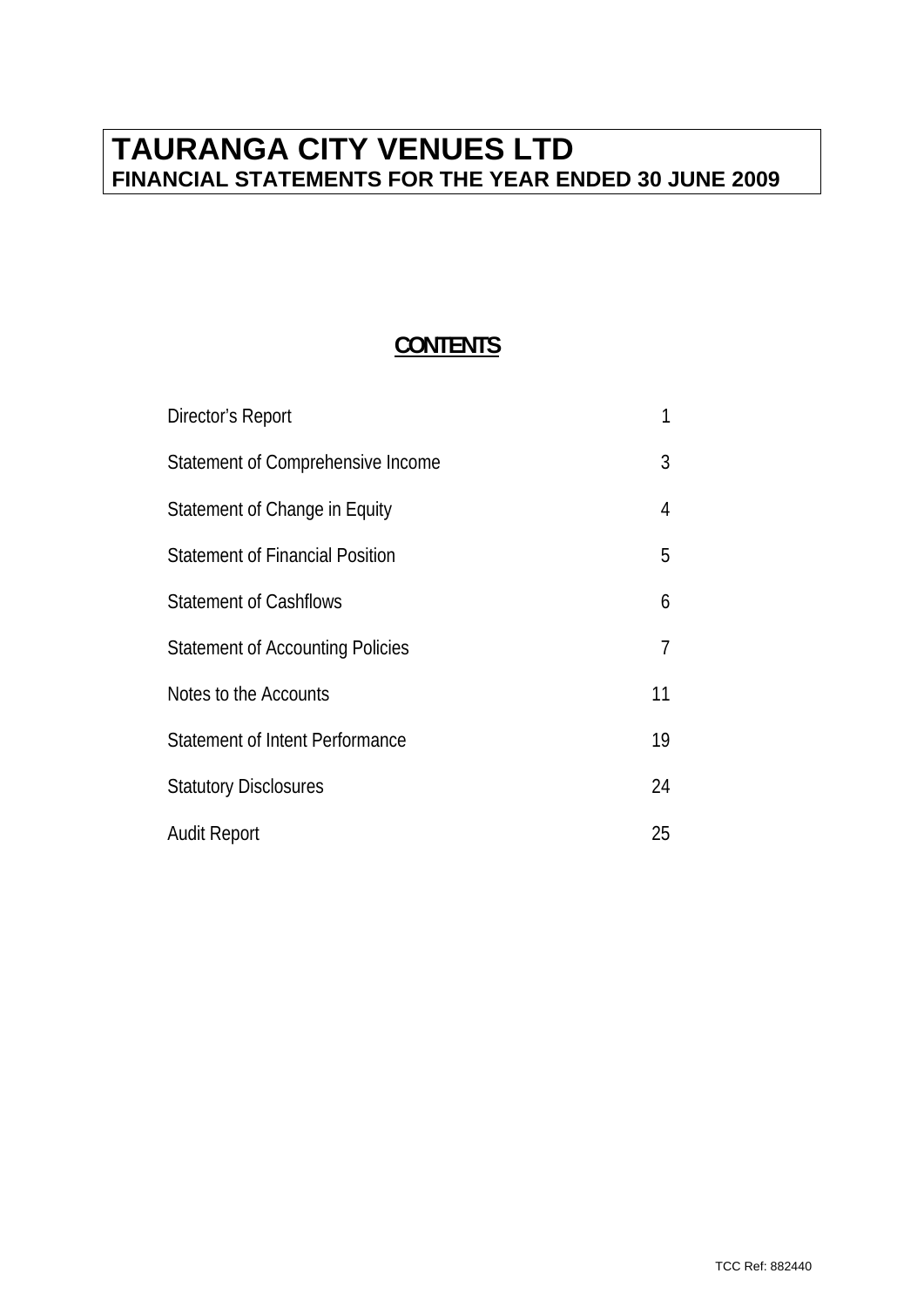## **CHAIRMAN'S REPORT**

This report covers the first full year of trading for Tauranga City Venues Limited.

In the last 12 months the Company has focused on the following objectives:

- 1. To grow Baypark's core business activities
- 2. To investigate viable and suitable business expansion and new business opportunities
- 3. To maintain and enhance Baypark facilities
- 4. To achieve an annual operating profit.

The operations of Tauranga City Venues Limited are based around the following activities:

- $\triangleright$  Speedway
- $\triangleright$  Air NZ Cup Rugby matches
- $\triangleright$  Event Centre Functions
- $\triangleright$  Exhibition shows and Special Events
- ¾ Corporate Box sales
- $\triangleright$  Food and Beverage
- $\triangleright$  Advertising Billboards and Perimeter signage
- $\triangleright$  Stadium naming rights

For the 12 month reporting period Tauranga City Venues Limited has achieved a profit before interest and deprecation of \$207,000 versus a budgeted of \$180,000, TCVL's revenues have been primarily dependent on income from corporate box sales, speedway and rugby stadium rental, exhibition site rental, advertising from billboards and stadium perimeter signage and commission on catering revenue.

While revenues are a little down on budget there are corresponding reductions in operating costs.

The challenge for TCVL over the next 12 months will be to maintain revenues from corporate boxes, signage, and other income areas as the expenditure on these items reduces in these economically challenging times. While we have been unable to find a naming rights sponsor the development of new facilities in the next year will assist in finding parties interested in this opportunity.

The nature of speedway and rugby activity determines that the implementation of an ongoing asset maintenance program and a turf management programme for the inner field for potential Super 14 and Air NZ Cup rugby matches.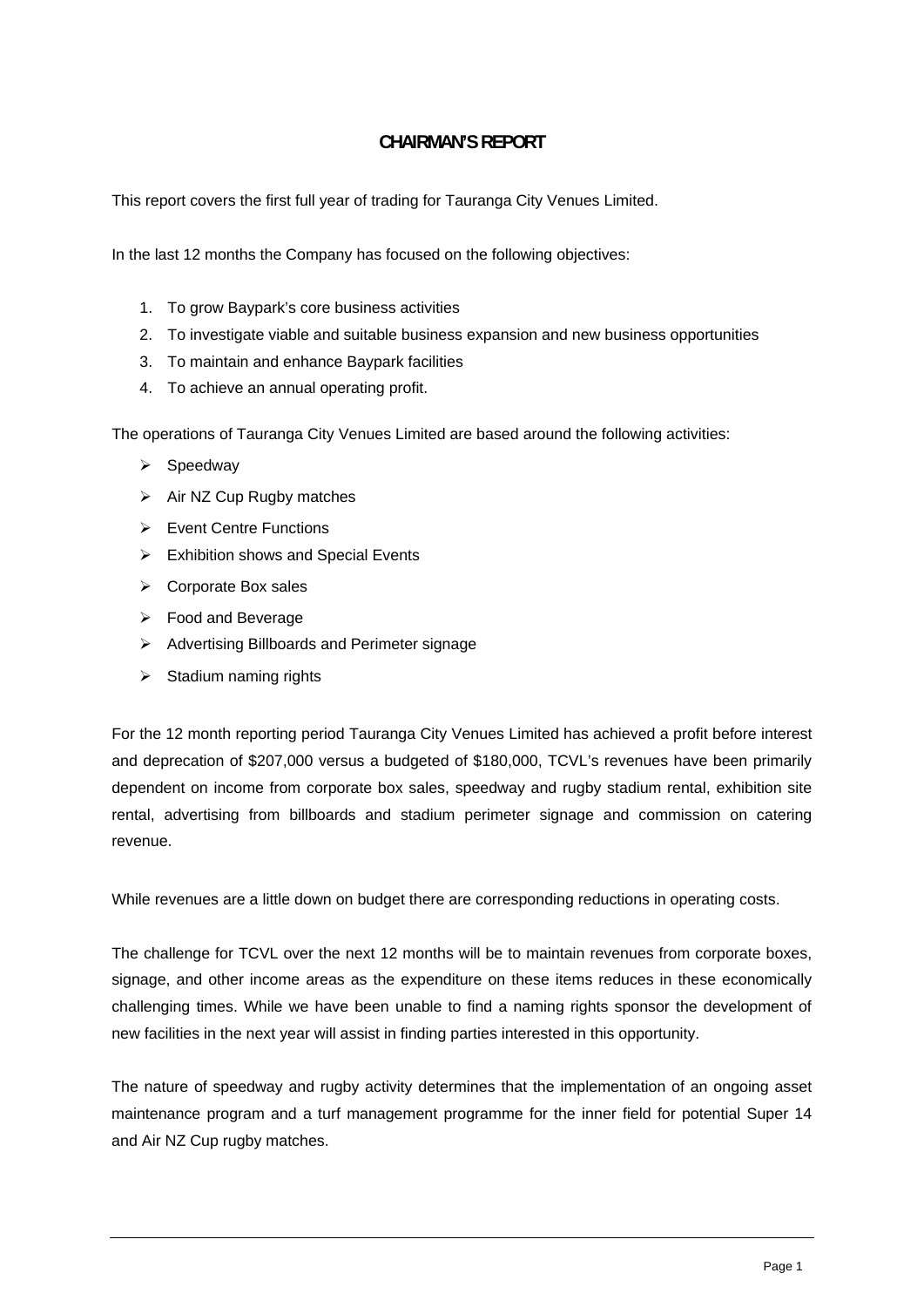Our most pleasing and successful event in the year was hosting the national Kapahaka festival; an event that attracted over 50,000 visitors to Baypark over 3 days. We also hosted an NPC quarter final against Southland and boasted the second largest average NPC crowds.

The most disappointing was to not be allocated any RWC 2011 matches. However we are actively looking at the opportunities of hosting before or during the Cup.

Speedway also had a successful season and we hosted a number of shows in the sheds.

TCVL has worked closely with Tauranga City and its consultants in regards to the development of the proposed Indoor Sports and Exhibition Centre as plans for this centre have been finalised. It is hoped that construction of this building will commence in late 2009 and be completed in time for the Rugby World Cup 2011. This project will ensure that Baypark becomes the sporting, events and exhibition centre of the Bay of Plenty.

I would like to thank my fellow directors and the staff for their efforts over the last 12 months in ensuring a successful year in the operations of the stadium.

**Grant Seagar** Chairman

ON BEHALF CHAIRMAN  $O_F$ 

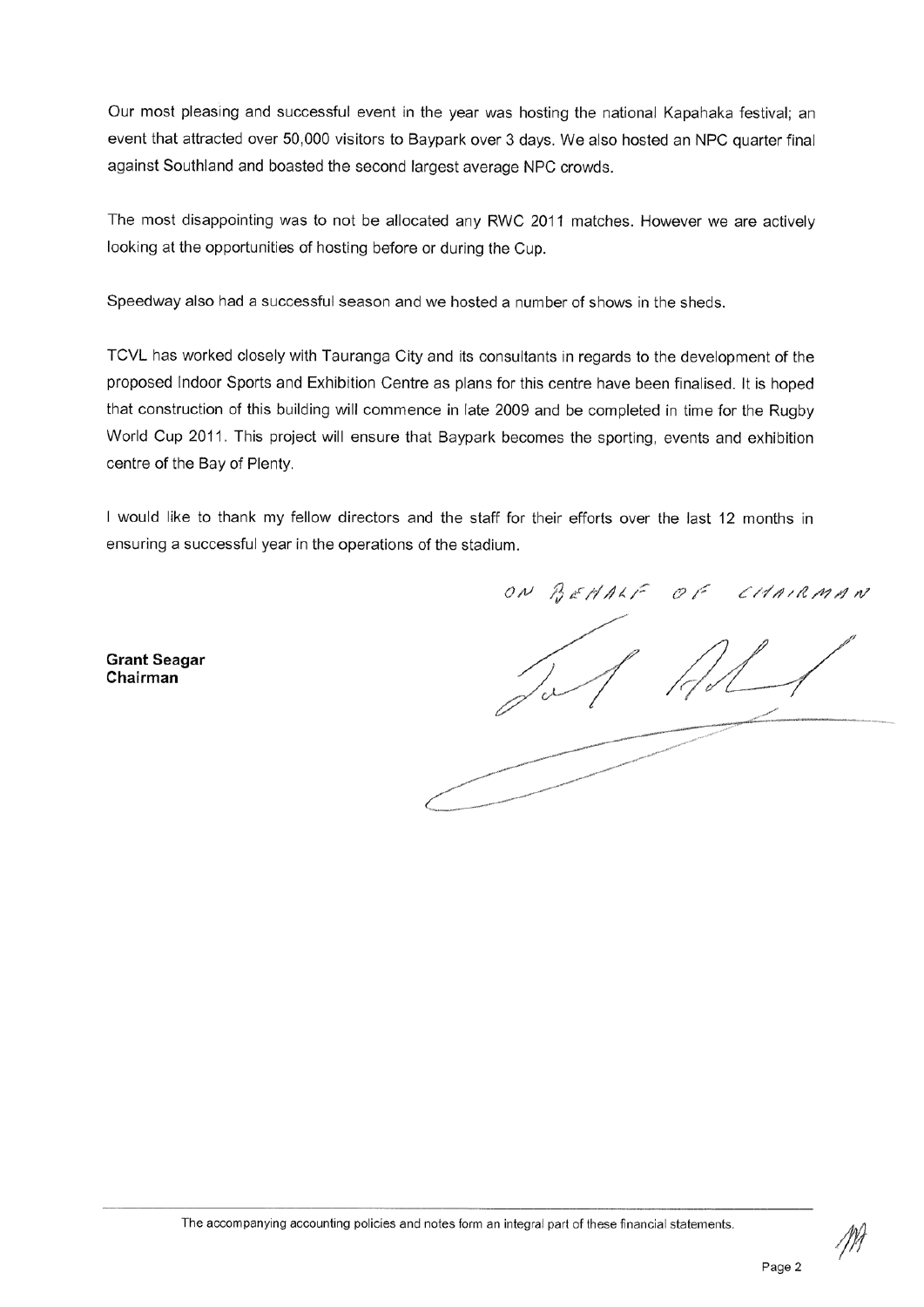# **STATEMENT OF COMPREHENSIVE INCOME**

|                       | FOR THE YEAR ENDED 30 JUNE 2009                           |                |                       |                       |
|-----------------------|-----------------------------------------------------------|----------------|-----------------------|-----------------------|
| 2008<br><b>Actual</b> |                                                           | <b>Note</b>    | 2009<br><b>Actual</b> | 2009<br><b>Budget</b> |
| (\$000's)             |                                                           |                | (\$000's)             | (\$000's)             |
|                       | <b>Operational Revenue</b>                                |                |                       |                       |
| 817                   | Functions, Advertising and Sponsorship Revenue            | $\overline{2}$ | 934                   | 1,014                 |
| 221                   | <b>Other Revenue</b>                                      | 3              | 369                   | 379                   |
| 1,038                 | <b>Total</b>                                              |                | 1,303                 | 1,393                 |
|                       | <b>Operational Expenditure</b>                            |                |                       |                       |
| 1,273                 | Other Expenditure                                         | 4              | 1,587                 | 1,855                 |
| 245                   | Depreciation and amortisation                             | 5              | 304                   | 300                   |
| 1,518                 | <b>Total</b>                                              |                | 1,891                 | 2,155                 |
| (480)                 | <b>Operational Surplus / (Deficit) before taxation</b>    |                | (588)                 | (762)                 |
|                       |                                                           |                |                       |                       |
| (30)                  | Taxation Expense/(benefit)                                | 6              | (37)                  | 0                     |
| (450)                 | <b>Operational Net Surplus / (Deficit) after taxation</b> |                | (551)                 | (762)                 |
|                       |                                                           |                |                       |                       |
|                       | <b>Other Comprehensive Income</b>                         |                |                       |                       |
| 812                   | Revaluation of Property, Plant and Equipment              |                | 0                     | 0                     |
| (185)                 | Taxation on Other Comprehensive Income                    |                | 0                     | 0                     |
| 177                   | Total Comprehensive Income for the period                 |                | (551)                 | (762)                 |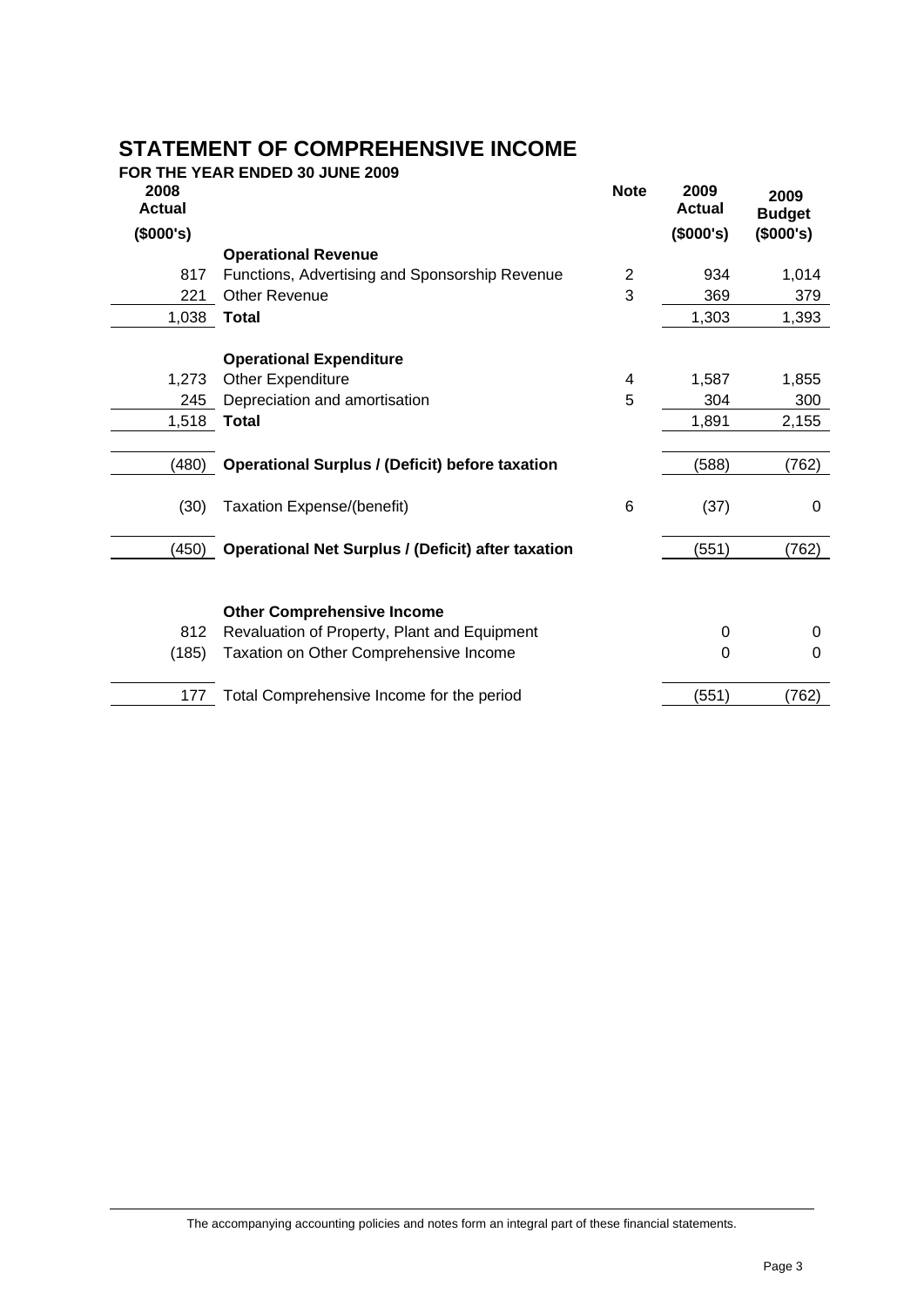## **STATEMENT OF CHANGES IN EQUITY**

**FOR THE YEAR ENDED 30 JUNE 2009** 

|                                         | <b>Share</b><br><b>Capital</b><br>(\$000's) | <b>Retained</b><br><b>Earnings</b><br>(\$000's) | <b>Revaluation</b><br><b>Surplus</b><br>(\$000's) | Total<br><b>Equity</b><br>(\$000's) |
|-----------------------------------------|---------------------------------------------|-------------------------------------------------|---------------------------------------------------|-------------------------------------|
| Balance as at 1 July 2007               | 0                                           | 0                                               | 0                                                 | 0                                   |
| Capital Introduced during the year      | 2,000                                       | 0                                               | 0                                                 | 2,000                               |
| Total Comprehensive Income for the year | 0                                           | (450)                                           | 812                                               | 362                                 |
| Tax on Equity                           | 0                                           | 0                                               | (185)                                             | (185)                               |
| Balance at 30 June 2008                 | 2,000                                       | (450)                                           | 627                                               | 2,177                               |
| <b>Changes in Equity for 2009</b>       |                                             |                                                 |                                                   |                                     |
| Total Comprehensive Income for the year | 0                                           | (551)                                           | 0                                                 | (551)                               |
| Tax on Equity                           | 0                                           | O                                               | 0                                                 | 0                                   |
| Balance at 30 June 2009                 | 2,000                                       | (1,001)                                         | 627                                               | 1,626                               |

The accompanying accounting policies and notes form an integral part of these financial statements.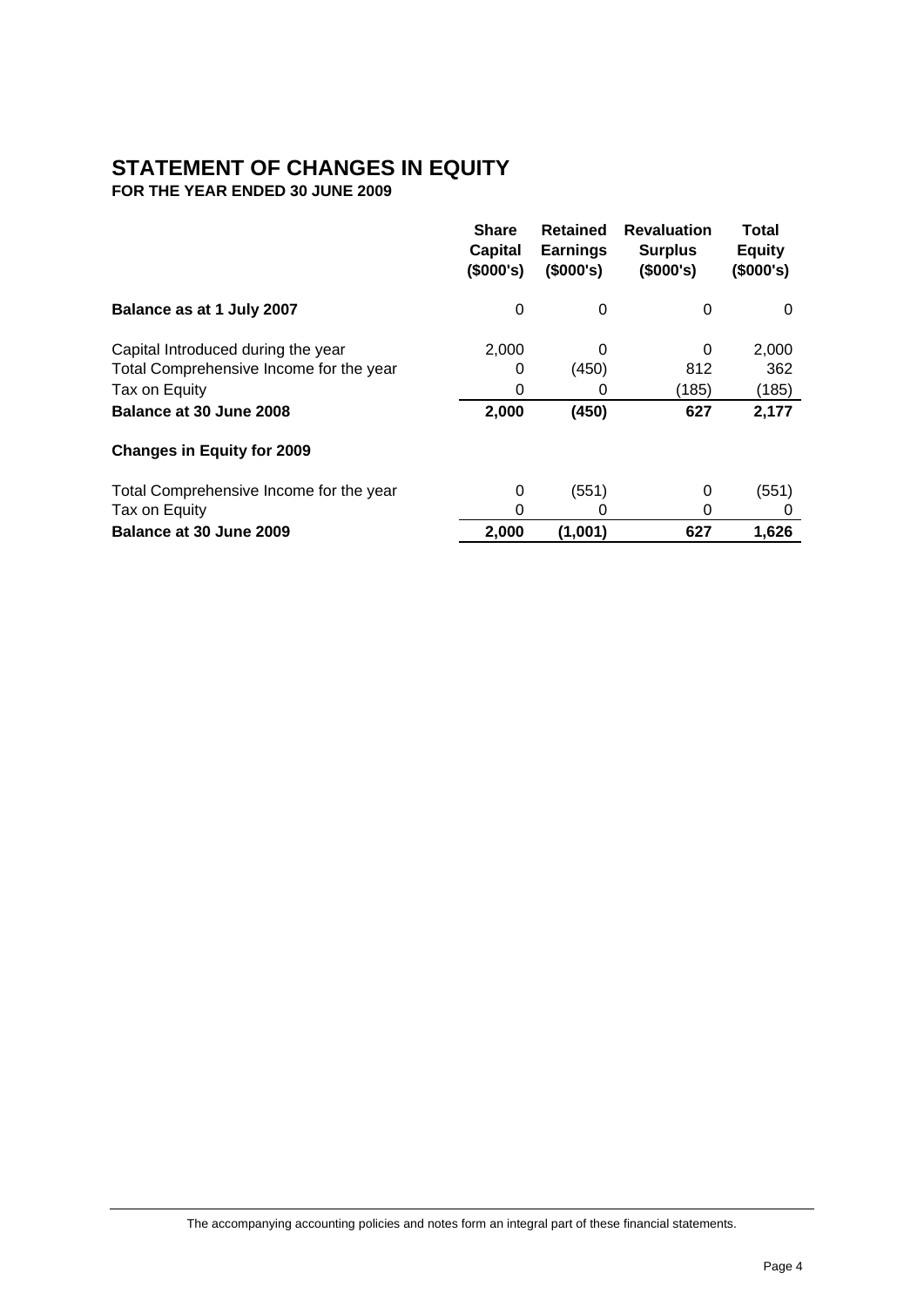## **STATEMENT OF FINANCIAL POSITION**

AS AT 30 JUNE 2009

| <b>Actual</b><br>2008<br>(\$000's) |                                      | <b>Note</b>     | Actual<br>2009<br>(\$000's) |
|------------------------------------|--------------------------------------|-----------------|-----------------------------|
|                                    | <b>Assets</b>                        |                 |                             |
|                                    | <b>Current Assets</b>                |                 |                             |
| 45                                 | Cash and Cash Equivalents            | 7               | 42                          |
| 133                                | Trade and Other Receivables          | 8               | 76                          |
| 178                                | <b>Total Current Assets</b>          |                 | 118                         |
|                                    |                                      |                 |                             |
|                                    | <b>Non Current Assets</b>            |                 |                             |
| 12,698                             | Property, Plant and Equipment        | 18 <sub>b</sub> | 12,473                      |
|                                    | Intangible Assets - Software         | 18 <sub>b</sub> |                             |
| 12,699                             | <b>Total Non Current Assets</b>      |                 | 12,473                      |
|                                    |                                      |                 |                             |
| 12,877                             | <b>Total Assets</b>                  |                 | 12,591                      |
|                                    |                                      |                 |                             |
|                                    | Liabilities                          |                 |                             |
|                                    | <b>Current Liabilities</b>           |                 |                             |
| 465                                | Trade and Other Payables             | 11              | 242                         |
| 80                                 | Loan from Tauranga City Council      | 13              | 605                         |
| 0                                  | Redeemable Preference Shares         | 13              | 2,000                       |
| 545                                | <b>Total Current Liabilities</b>     |                 | 2,847                       |
|                                    | Non Current Borrowings               |                 |                             |
| 10,000                             | Redeemable Preference Shares         | 13              | 8,000                       |
| 155                                | Deferred Tax Liability               | 6               | 118                         |
| 10,235                             | <b>Total Non Current Liabilities</b> |                 | 8,118                       |
|                                    |                                      |                 |                             |
| 10,700                             | <b>Total Liabilities</b>             |                 | 10,965                      |
|                                    |                                      |                 |                             |
| 2,177                              | <b>Net Assets</b>                    |                 | 1,626                       |
|                                    |                                      |                 |                             |
|                                    | <b>Equity</b>                        |                 |                             |
| 2,000                              | Share Capital                        | 14              | 2,000                       |
| 627                                | <b>Revaluation Reserve</b>           |                 | 627                         |
| (450)                              | <b>Retained Earnings</b>             | 15              | (1,001)                     |
| 2,177                              | <b>Total Equity</b>                  |                 | 1,626                       |
|                                    |                                      |                 |                             |
|                                    |                                      |                 |                             |

Joh f1 fl

John-Adshead - Chairman<br>Date: 30<sup>th</sup> September 2009

S - H. *Ches*Leff

Stuart Crosby - Director<br>Date: 30<sup>th</sup> September 2009

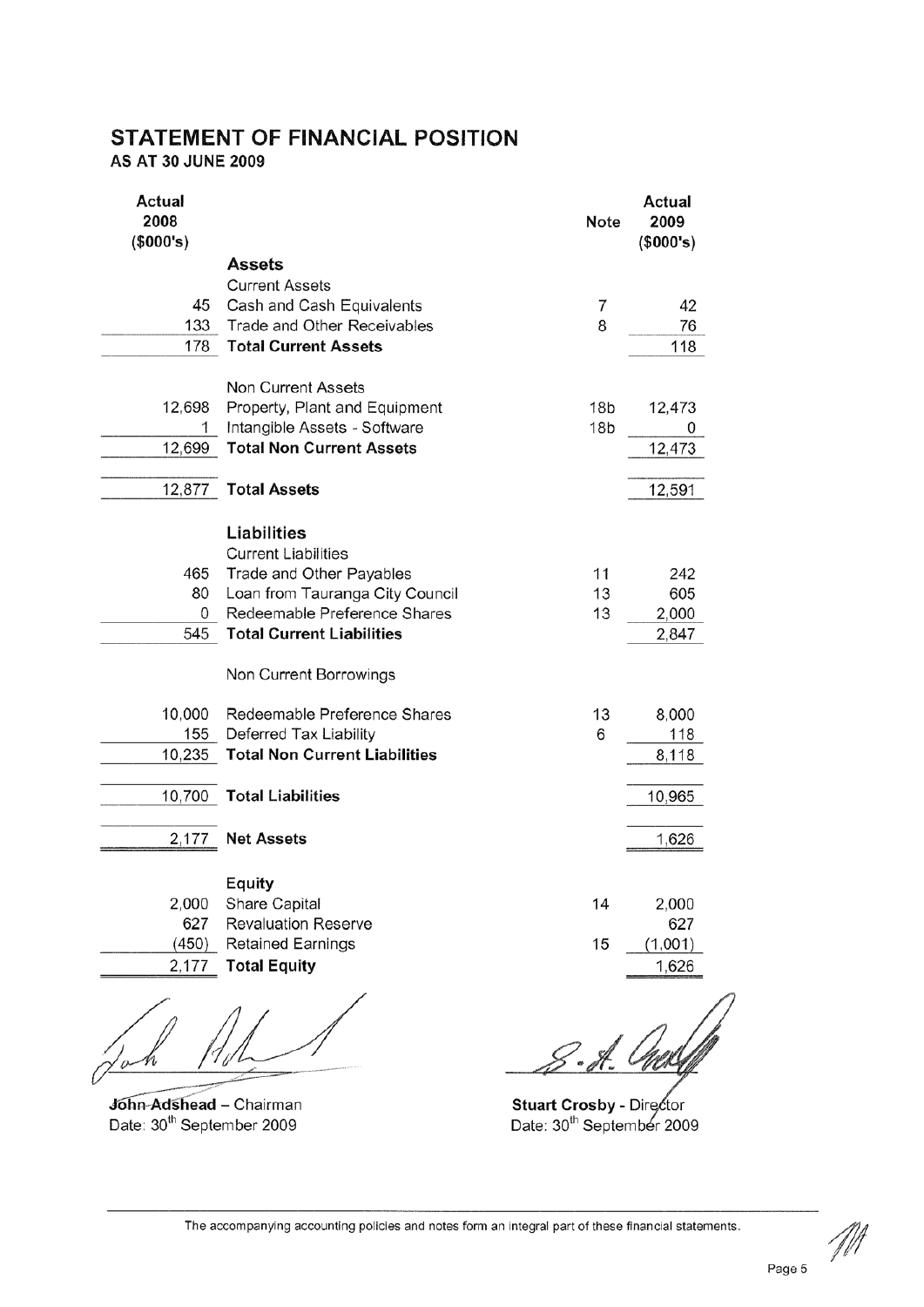## **STATEMENT OF CASHFLOWS**

**FOR THE YEAR ENDED 30 JUNE 2009** 

| 2008<br>(\$000's) |                                                           | <b>Note</b> | 2009<br>(\$000's) |
|-------------------|-----------------------------------------------------------|-------------|-------------------|
|                   | <b>CASHFLOWS FROM OPERATING ACTIVITIES</b>                |             |                   |
| 684               | Functions, Advertising and Sponsorship Revenue            |             | 991               |
| 34                | <b>Other Revenue</b>                                      |             | 369               |
| (241)             | Payments to Suppliers and employees                       |             | (1, 336)          |
| (380)             | Interest Paid on RPS                                      |             | (474)             |
| 0                 | <b>Tax Paid</b>                                           |             | 0                 |
| 97                | <b>NET CASH FROM OPERATING ACTIVITIES</b>                 | 10          | (450)             |
|                   |                                                           |             |                   |
|                   | <b>CASHFLOWS FROM INVESTING ACTIVITIES</b>                |             |                   |
| (12,132)          | Purchase of Property, Plant and Equipment                 |             | (78)              |
| (12, 132)         | <b>NET CASH FROM INVESTING ACTIVITIES</b>                 |             | (78)              |
|                   | <b>CASHFLOWS FROM FINANCING ACTIVITIES</b>                |             |                   |
| 80                | Loan from Tauranga City Council                           |             | 525               |
| 2,000             | Capital Introduced                                        |             | 0                 |
| 10,000            | Proceeds from Borrowings                                  |             | 0                 |
| 12,080            | <b>NET CASH FROM FINANCING ACTIVITIES</b>                 |             | 525               |
|                   |                                                           |             |                   |
| 45                | <b>NET INCREASE/(DECREASE) IN CASH</b>                    |             | (3)               |
| 0                 | CASH AT THE BEGINNING OF THE YEAR                         |             | 45                |
| 45                | CASH AND CASH EQUIVALENT AT THE END OF THE<br><b>YEAR</b> | 7           | 42                |

The GST (net) component of operating activities reflects the net GST paid and received with the Inland Revenue Department. The GST (net) component has been presented on a net basis, as the gross amounts do not provide meaningful information for financial statement purposes.

The accompanying accounting policies and notes form an integral part of these financial statements.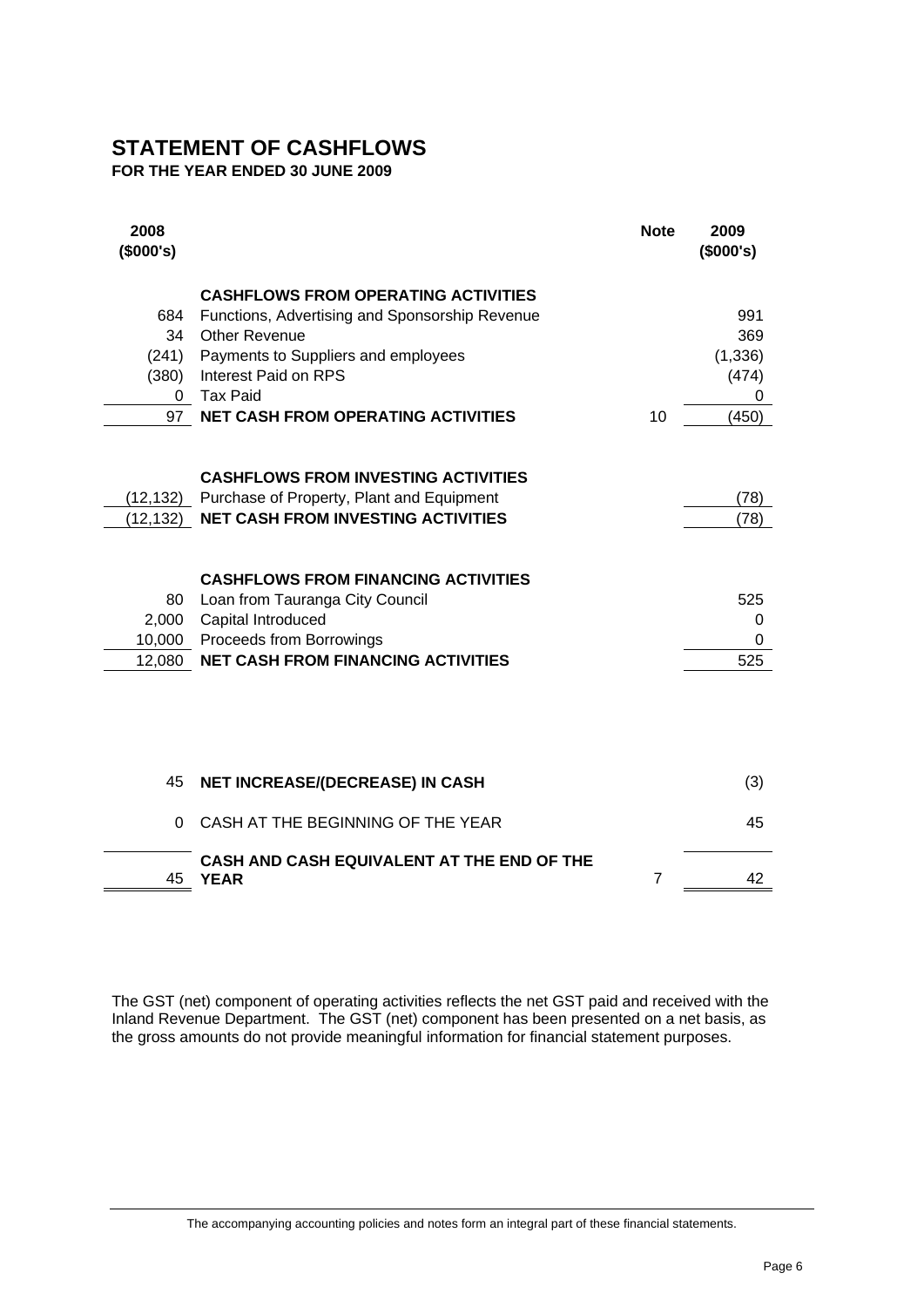#### **NOTES TO THE FINANCIAL STATEMENTS**

#### **1) STATEMENT OF ACCOUNTING POLICIES FOR THE YEAR ENDED 30 JUNE 2009**

#### **ENTITY STATEMENT**

Tauranga City Venues Ltd (TCVL) is a Council Controlled Organisation (CCO) as defined in Section 6 of the Local Government Act 2002. The Company is wholly owned by Tauranga City Investments Ltd which is in turn, wholly owned by Tauranga City Council. The company is registered under the Companies Act 1993 and is a reporting entity for the purposes of the Financial Reporting Act 1993.

Tauranga City Venues Ltd was incorporated on 28 June 2007. The company commenced trading on 19 September 2007, therefore the first years reporting is only for 9.5 months to period end 30 June 2008. The second years reporting is for a full 12 months to the period end 30 June 2009.

The primary objective of TCVL is to provide goods and services for the community or social benefit, rather than making a financial return. Accordingly, TCVL, as part of the Tauranga City Council group, has designated itself as a Public Benefit Entity for the purposes of New Zealand equivalents to International Financial Reporting Standards (NZ IFRS).

The financial statements have been prepared in accordance with NZ GAAP. They comply with New Zealand Equivalents to International Financial Reporting Standards (NZ IFRS) and other applicable Financial Reporting Standards, as appropriate for public benefit entities.

The Company qualifies for Differential Reporting exemptions as it has no public accountability. All available reporting exemptions allowed under the Framework for Differential Reporting have been adopted with the exception of a Statement of Cashflows and Taxation as presented.

The financial statements of Tauranga City Venues Limited are for the year ended 30 June 2009. The financial statements were authorised for issue by TCVL Directors on 30 September 2009.

#### **BASIS OF PREPARATION**

The financial statements of Tauranga City Venues Ltd have been prepared in accordance with the requirements of the Companies Act 1993, the Financial Reporting Act 1993 and the Local Government Act 2002, which includes the requirements to comply with New Zealand generally accepted accounting practice (GAAP).

These financial statements have been prepared in accordance with NZ GAAP. They comply with NZ IFRS, and other applicable Financial Reporting Standards, as appropriate to public benefit entities.

The measurement base adopted is that of historical cost and modified periodically through revaluation of buildings and improvements.

Business combinations are accounted for by applying the purchase method. On acquisition net assets are measured at their fair values. Any excess or deficiency of the cost of acquisition over or below the fair value of the identifiable net assets acquired is recognised as goodwill or discount on acquisition. After reassessment any excess of the acquirer's interest in the net fair value of the acquiree's identifiable net assets over the cost of the business combination is recognised in the profit and loss.

The financial statements are presented in New Zealand dollars and all values are rounded to the nearest thousand dollars (\$ 000). The functional currency of TCVL is New Zealand dollars.

The accompanying accounting policies and notes form an integral part of these financial statements.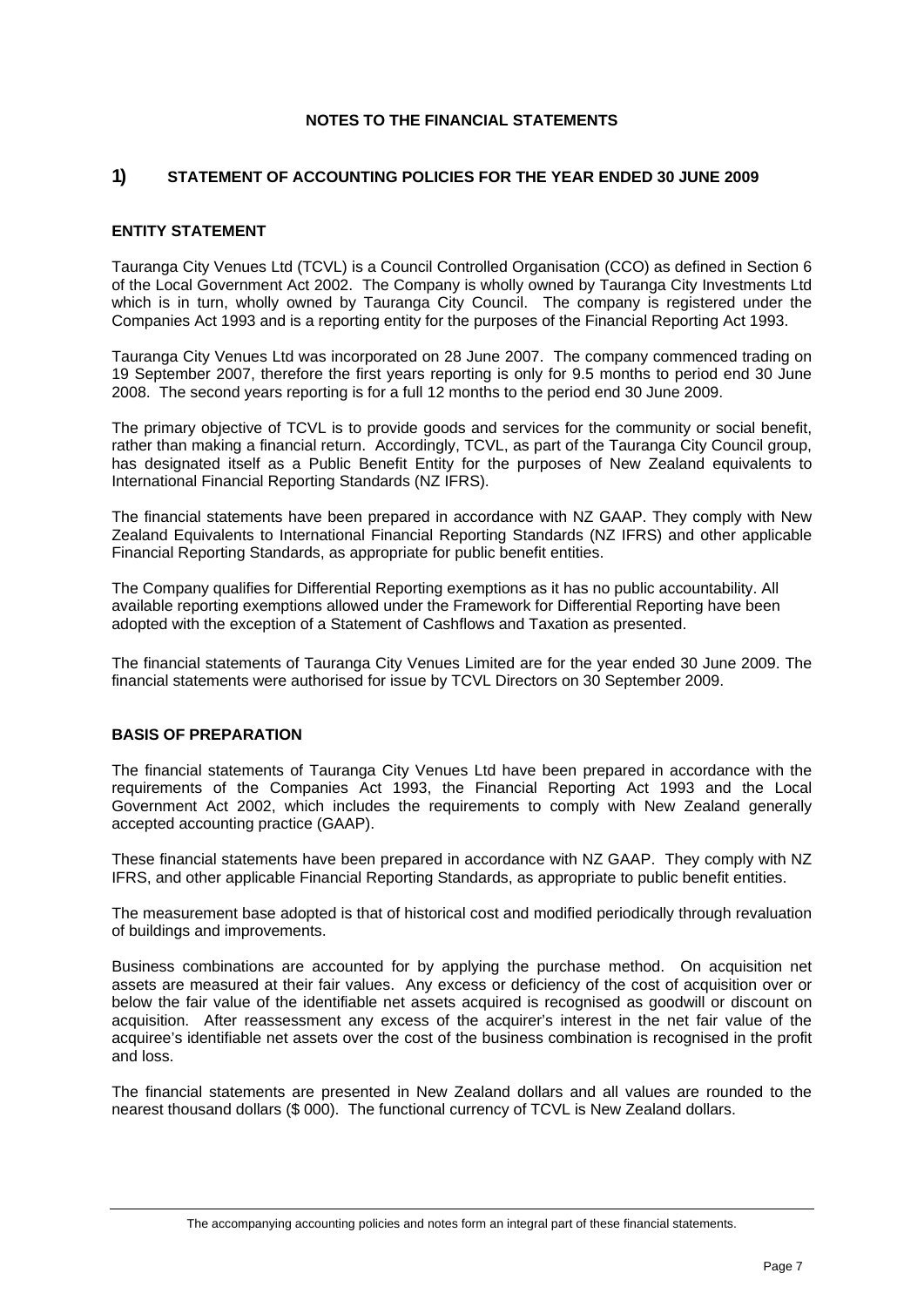### **REVENUE RECOGNITION**

Revenue is recognised at fair value of the consideration received or receivable.

• Leases

Lease revenue is recognised on a straight line basis over the term of the lease.

#### **TAXATION**

Income tax expense comprises both current tax and deferred tax, and is calculated using tax rates that have been enacted or substantively enacted by balance date.

Current tax is the amount of income tax payable based on the taxable profit for the current year, plus any adjustments to income tax payable in respect of prior years.

Deferred tax is the amount of income tax payable or recoverable in future periods in respect of temporary differences and unused tax losses. Temporary differences are differences between the carrying amount of assets and liabilities in the financial statements and the corresponding tax bases used in the computation of taxable profit.

The measurements of deferred tax reflects the tax consequences that would follow from the manner in which the entity expects to recover or settle the carrying amount of its assets and liabilities.

Deferred tax liabilities are generally recognised for all taxable temporary differences. Deferred tax assets are recognised to the extent that it is probable that taxable profits will be available against which the deductible temporary differences or tax losses can be utilised.

Deferred tax is not recognised if the temporary difference arises from the initial recognition of goodwill or from the initial recognition of an asset and liability in a transaction that is not a business combination, and at the time of the transaction, affects neither accounting profit nor taxable profit.

Deferred tax is recognised on taxable differences arising on investments in subsidiaries and associates, and interests in joint ventures, except where the company can control the reversal of the temporary difference and it is probable that the temporary difference will not reverse in the foreseeable future.

Current tax and deferred tax is charged or credited to the statement of comprehensive income, except when it relates to items charged or credited directly to equity, in which case the tax is dealt with in equity.

#### **GOODS & SERVICES TAX**

All items in the financial statements are exclusive of goods and services tax (GST) with the exception of receivables and payables, which are stated with GST included. When GST is not recoverable as input tax, it is recognised as part of the related asset expense.

#### **PROPERTY, PLANT & EQUIPMENT**

Property, Plant and Equipment consist of assets including buildings, improvements, computer equipment, office furniture/equipment and plant and equipment.

| <b>Non Infrastructural Assets</b> | <b>Useful Life</b><br>(Years) | <b>Depreciation and amortisation</b><br><b>Method</b> |
|-----------------------------------|-------------------------------|-------------------------------------------------------|
| Land                              | N/A                           | N/A                                                   |
| <b>Buildings</b>                  | 50-100                        | SL                                                    |
| Improvements                      | $20 - 25$                     | SL                                                    |
| <b>Computer Equipment</b>         | 4-5                           | SL                                                    |
| Office Furniture / Equipment      | $8 - 12$                      | SL                                                    |
| Other Plant & Equipment           | $8 - 20$                      | SL                                                    |
| <b>Motor Vehicles</b>             | $5 - 10$                      | SL                                                    |

The accompanying accounting policies and notes form an integral part of these financial statements.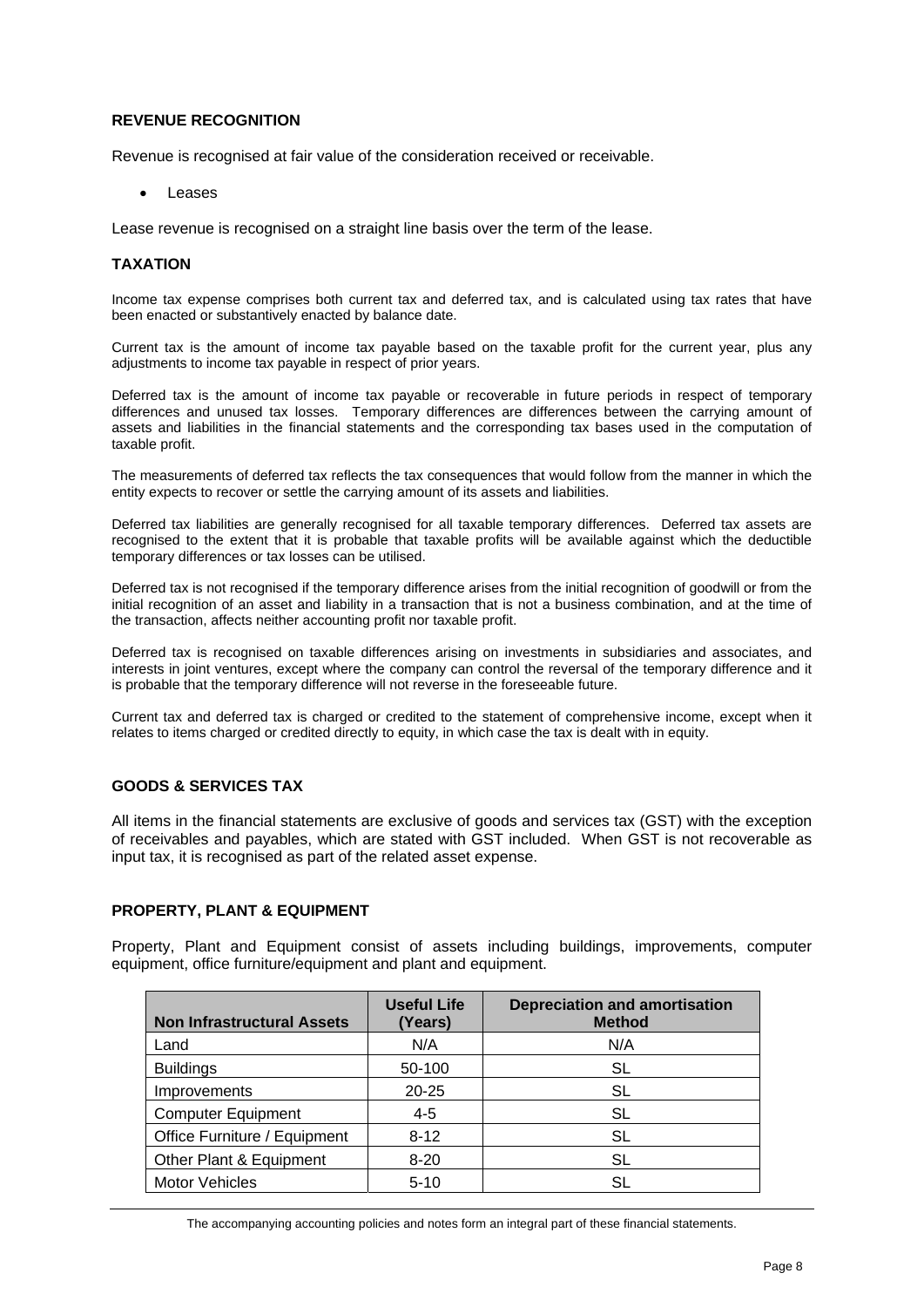#### **Depreciation and amortisation**

All assets are depreciated over their expected useful live. Depreciation and amortisation is provided on a straight line (SL) or diminishing value (DV) basis, at rates calculated to allocate the asset cost less estimated residual value over the estimated useful life.

#### **Valuation**

Buildings and improvements are revalued with sufficient regularity to ensure that the carrying amount does not differ materially from fair value and at least every 3 years. Fair value is determined from market-based evidence by an independent valuer. All other asset classes are carried at depreciated historical cost. The carrying values of revalued items are reviewed at each balance date to ensure that those values are not materially different to fair value. Additions between revaluations are recorded at cost.

Buildings and improvements were valued at fair value as determined from market-based evidence by an independent valuer. The most recent valuations were undertaken by Quotable Value Ltd, at 30 June 2008 and related to the Baypark Stadium. Plant and equipment is not valued.

TCVL accounts for revaluations of Property, Plant and Equipment on a class of asset basis.

#### **Additions**

The cost of an item of property, plant and equipment is recognised as an asset if, and only if, it is probable that future economic benefits or service potential associated with the item will flow to TCVL and the cost of the item can be measured reliably.

In most instances, an item of property, plant and equipment is recognised at its cost. Where an asset is acquired at no cost, or for a nominal cost, it is recognised at fair value when control over the asset is obtained.

#### **Disposals**

Gains and losses on disposals are determined by comparing the proceeds with the carrying amount of the asset. Gains and losses on disposals are included in the statement of comprehensive income.

#### **INTANGIBLE ASSETS**

Acquired computer software licences are capitalised on the basis of the costs incurred to acquire and bring to use the specific software. Costs associated with computer software are recognised as an expense when incurred.

The carrying value of an intangible asset with a finite life is amortised on a straight line basis over its useful life. Amortisation begins when the asset is available for use and ceases at the date the asset is derecognised. Amortisation charge for each period is recognised in the statement of comprehensive income.

Intangible assets capitalised to other assets are amortised at the rate of the principal asset to which they have been capitalised.

The useful lives for associated amortisation rates of major classes of intangible assets have been estimated as follows:

| <b>Computer Software</b> | 3 vears |  |
|--------------------------|---------|--|
|                          |         |  |

#### **LEASES**

Operating lease revenue, where the lessors effectively retain substantially all the risks and benefits of ownership of the leased item, are recognised as revenue on a straight line basis over the term of the lease.

The accompanying accounting policies and notes form an integral part of these financial statements.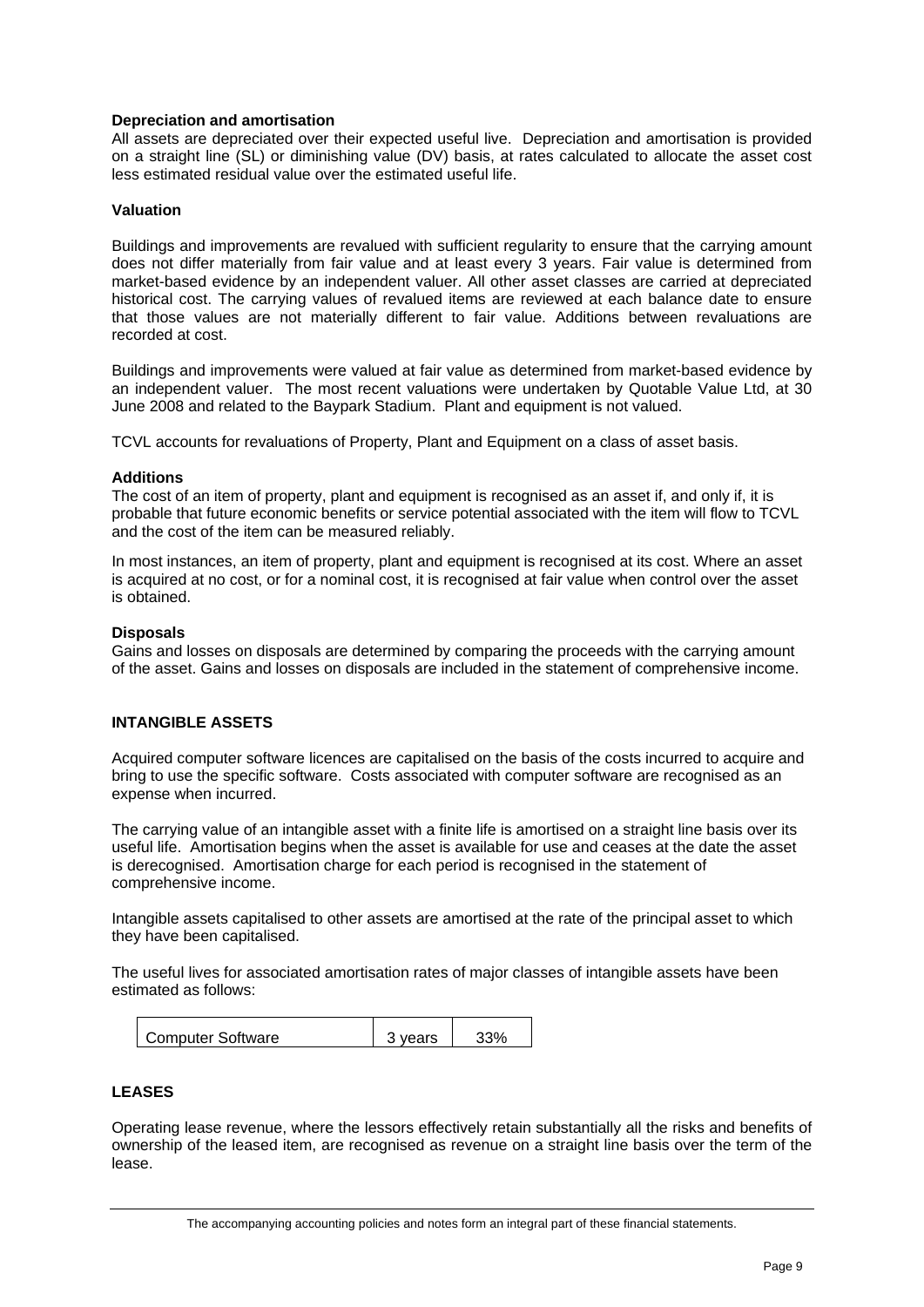The assets subject to the lease are included in the statement of financial position according to the nature of the asset. The leased assets are depreciated over the period TCVL expect to benefit from their use.

#### **CASH AND CASH EQUIVALENTS**

Cash and cash equivalents includes cash on hand, deposits held at call with banks, other short-term highly liquid investments with original maturities of three months or less, and bank overdrafts.

#### **TRADE AND OTHER RECEIVABLES**

Trade and other Receivables are included at their net realisable value after any deduction for doubtful debts.

#### **STATEMENT OF CASHFLOWS**

The following definitions have been used for the preparation of the Statement of Cashflows:

#### **Cash**

Coins, notes, demand deposits, or highly liquid investments for which there is a recognised ready market and which are unconditionally convertible to coins and notes at TCVL's option within no more than two working days and which TCVL regards as part of its day-to-day cash management.

#### **Operating Activities**

Includes cash received from all sources of the company and records the cash payments made for the supply of goods and services.

#### **Investing Activities**

Activities relating to the acquisition, holding and disposal of fixed assets and of investments, such as securities.

#### **Financing Activities**

Activities which result in changes in the size and composition of equity and the capital structure of TCVL.

#### **BORROWING POLICY**

Borrowings are initially recognised at their fair value. After initial recognition, all borrowings are measured at amortised cost using the effective interest rate method

#### **CRITICAL ACCOUNTING ESTIMATES AND ASSUMPTIONS**

In preparing these financial statements TCVL has made estimates and assumptions concerning the future. These estimates and assumptions may differ from the subsequent actual results. Estimates and assumptions are continually evaluated and are based on historical experience and other factors, including expectations or future events that are believed to be reasonable under the circumstances.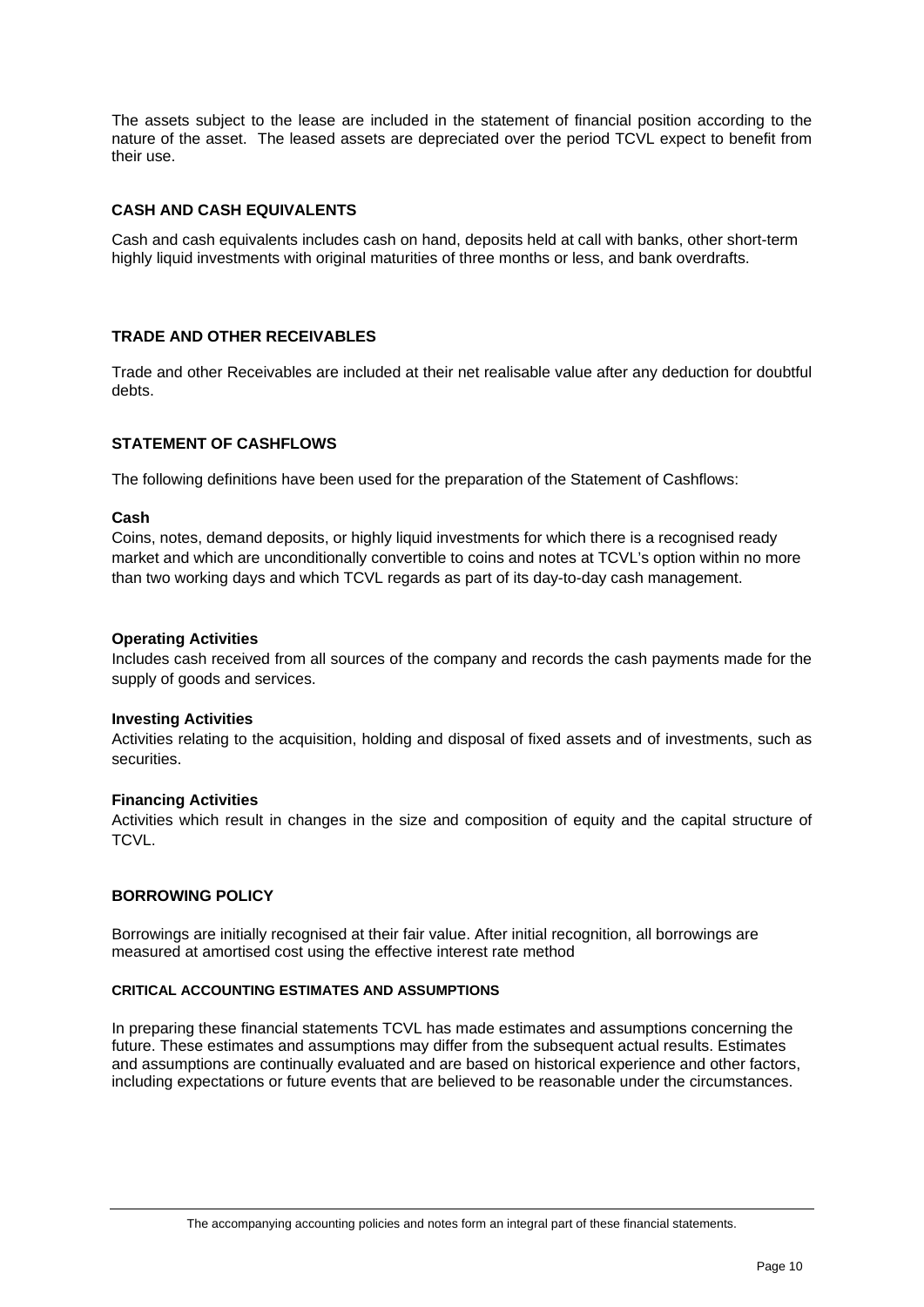## **NOTES TO THE FINANCIAL STATEMENTS**

## **FOR THE YEAR ENDED 30 JUNE 2009**

### **2. FUNCTIONS, ADVERTISING AND SPONSORSHIP REVENUE**

|         |                                         | Actual<br>2009<br>(\$000's) | Actual<br>2008<br>(\$000's) |
|---------|-----------------------------------------|-----------------------------|-----------------------------|
|         | <b>Corporate Box Rentals</b>            | 389                         | 271                         |
| $\star$ | <b>Caterers Revenue and Commissions</b> | 176                         | 87                          |
|         | <b>Event Centre Functions</b>           | 75                          | 73                          |
|         | Naming Rights                           | 0                           | 60                          |
|         | Perimeter and Billboard Advertising     | 89                          | 144                         |
|         | <b>Rugby Revenue</b>                    | 56                          | 0                           |
|         | Speedway Revenue                        | 149                         | 182                         |
|         |                                         | 934                         |                             |

\* TCVL have little control over the receipt of \$176 of catering commission.

## **3. OTHER REVENUE**

|                      | <b>Actual</b><br>2009<br>(\$000's) | <b>Actual</b><br>2008<br>(\$000's) |
|----------------------|------------------------------------|------------------------------------|
| Rentals              | 49                                 | 28                                 |
| Interest             | 235                                | 193                                |
| <b>Sundry Events</b> | 85                                 | 0                                  |
|                      | 369                                | 221                                |

## **4. OTHER EXPENDITURE**

|                                       | Actual<br>2009<br>(\$000's) | <b>Actual</b><br>2008<br>(\$000's) |
|---------------------------------------|-----------------------------|------------------------------------|
| Administration                        | 113                         | 111                                |
| <b>Audit Fees</b>                     | 17                          | 25                                 |
| Bad Debts and Provision for Bad Debts | 7                           | 64                                 |
| Caterers Expense                      | 0                           | 0                                  |
| <b>Consultants and Directors Fees</b> | 53                          | 133                                |
| <b>Employee Costs</b>                 | 319                         | 162                                |
| <b>Operating Costs</b>                | 252                         | 158                                |
| Maintenance                           | 104                         | 52                                 |
| Interest on RPS                       | 707                         | 567                                |
| <b>Interest Paid</b>                  | 15                          |                                    |
|                                       | 1,587                       | 1.273                              |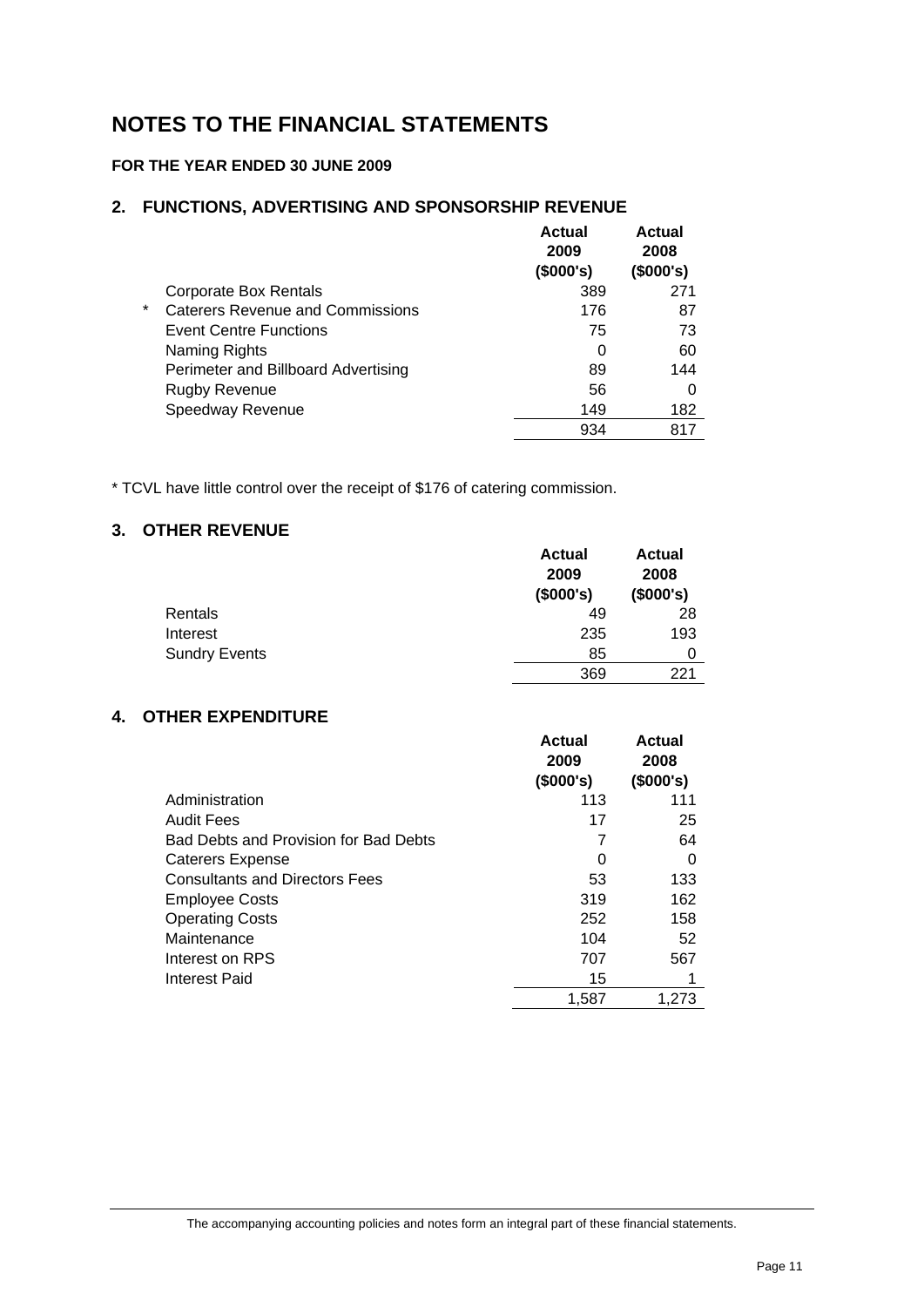## **5. DEPRECIATION AND AMORTISATION**

|                                | <b>Actual</b><br>2009 | <b>Actual</b><br>2008 |
|--------------------------------|-----------------------|-----------------------|
|                                | (\$000's)             | (\$000's)             |
| Buildings and Improvements     | 265                   | 195                   |
| Plant and Equipment            | 28                    | 39                    |
| Office Furniture and Equipment | 3                     | 5                     |
| <b>Motor Vehicles</b>          |                       | 6                     |
| Software                       |                       |                       |
|                                | 304                   | 245                   |

## **6. TAXATION**

|    |                                                                      | 2009<br>(\$000's) | 2008<br>(\$000's) |
|----|----------------------------------------------------------------------|-------------------|-------------------|
| a) | Surplus/(Deficit) before taxation                                    | (588)             | (480)             |
|    | Prima Facie Taxation 30% (2008 at 33%)<br>Plus (less) tax effect of: | (176)             | (158)             |
|    | Non-deductable expenditure                                           | 170               | 95                |
|    | Depreciation and amortisation adjustment                             | $\overline{2}$    | (32)              |
|    | <b>Unrecognised Tax Losses</b>                                       | 57                | 65                |
|    | Doubtful debt adjustment                                             | 3                 | 0                 |
|    | Loss on sale adjustment                                              | 1                 | 0                 |
|    | <b>Imputation Credit</b>                                             | $\mathbf 0$       | $\mathbf 0$       |
|    | Prior Year Adjustment                                                | 0                 | 0                 |
|    | Deferred tax adjustment                                              | (94)              | 0                 |
|    | <b>Taxation Expense/(loss benefit)</b>                               | (37)              | (30)              |
|    | <b>Represented As:</b>                                               |                   |                   |
|    | <b>Current Taxation</b>                                              | (37)              | (30)              |
|    | Prior Period adjustment to current Tax                               | 0                 | 0                 |
|    |                                                                      | (37)              | (30)              |
|    |                                                                      |                   |                   |
|    |                                                                      | 2009<br>(\$000's) | 2008<br>(\$000's) |
| b) | <b>Imputation Account Credit Account(Group)</b>                      |                   |                   |
|    | Opening balance 1 July                                               | 748               | 0                 |
|    | <b>Resident Withholding Tax</b>                                      | 0                 | 0                 |
|    | Imputation Credits received                                          | 0                 | 916               |
|    | Less Tax Refunds                                                     | 0                 | $\Omega$          |
|    | Imputation credits attached to dividends                             | (237)             | (168)             |

**Closing balance at 30 June 19 June 19 September 20 September 2011 19 Table 748** 

With effect from 28 June 2007, the company, along with its parent shareholder, Tauranga City Investments Limited, formed an imputation group (ICA Group). The closing imputation credit account balances represent the imputation credits available to the ICA Group.

The accompanying accounting policies and notes form an integral part of these financial statements.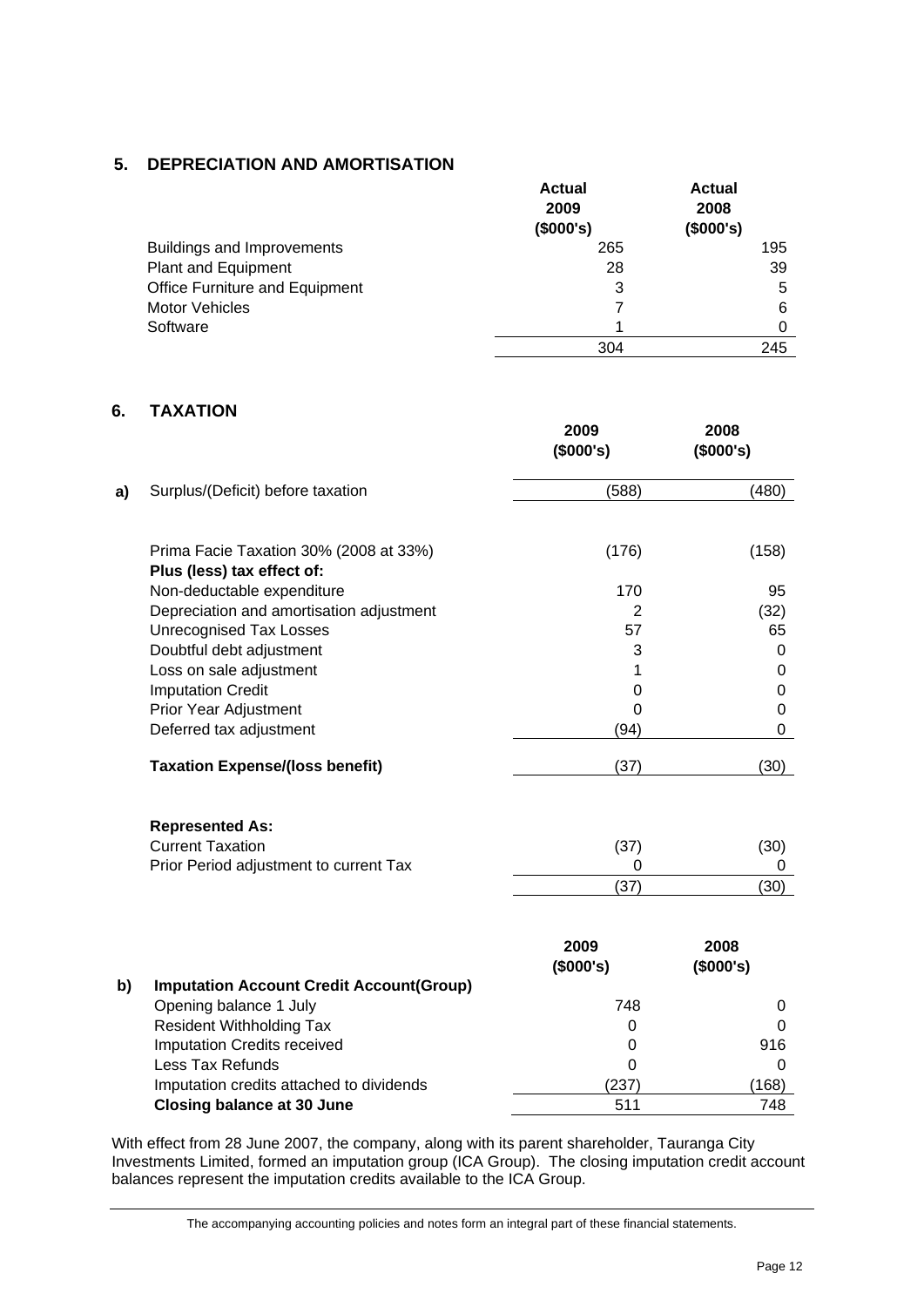Income tax flows and imputation credit movements are reported on an ICA Group across all members of the ICA Group. The credits are available to the shareholders (and shareholders of the ICA Group members) through the company's inclusion in the ICA Group.

|    | <b>Deferred Tax Liability</b> | Property,<br>Plant &<br>Equipt | Other<br>Provision | <b>Tax Losses</b> | Total |
|----|-------------------------------|--------------------------------|--------------------|-------------------|-------|
| C) | Balance as at 30 June 2007    |                                |                    |                   |       |
|    | Charged to income             | (29)                           |                    | 59                | 30    |
|    | Charged to Equity             | (185)                          |                    |                   | (185) |
|    | Balance at 30 June 2008       | (214)                          |                    | 59                | (155) |
|    | Charged to income             | 39                             |                    | (2)               | 37    |
|    | Charged to Equity             |                                |                    |                   |       |
|    | Balance at 30 June 2009       | ั175)                          |                    | 57                | (118) |

## **7. CASH AND CASH EQUIVALENTS**

|      | 2009<br>(\$000's) | 2008<br>(\$000's) |
|------|-------------------|-------------------|
| Cash | 42                | 45                |
|      | 42                | 45                |
|      |                   |                   |

Cash and cash equivalents include cash on hand, deposits held at call with banks, other shortterm highly liquid investments with original maturities of three months or less, and bank overdrafts.

## **8. TRADE AND OTHER RECEIVABLES**

|                                    | 2009<br>(\$000's) | 2008<br>(\$000's) |
|------------------------------------|-------------------|-------------------|
| Accrued Income                     |                   |                   |
| Prepayments                        | 8                 |                   |
| <b>Trade and other Receivables</b> | 65                | 104               |
| <b>GST</b>                         | 3                 | 25                |
|                                    | 76                | 133               |

The status of Receivables as at 30 June 2009 is detailed as follows:

|                     | 2009  |            |            | 2008  |            |            |
|---------------------|-------|------------|------------|-------|------------|------------|
|                     | Gross | Impairment | <b>Net</b> | Gross | Impairment | <b>Net</b> |
| <b>Receivables</b>  |       |            |            |       |            |            |
| Not past due        | 33    |            | 33         | 68    |            | 68         |
| Past due 1-60 days  | 9     |            | 9          | 32    |            | 32         |
| Past due 61-90 days | 8     |            | 8          | 0     |            | 0          |
| Past due > 90 days  | 23    | (8)        | 15         | 73    | (69        | 4          |
|                     | 73    | (8)        | 65         | 173   | (69)       | 104        |

Individually impaired receivables have been determined to be impaired because of the significant financial difficulty being experienced by the debtor.

## **9. STATEMENT OF COMMITMENTS AND CONTINGENCIES**

The accompanying accounting policies and notes form an integral part of these financial statements.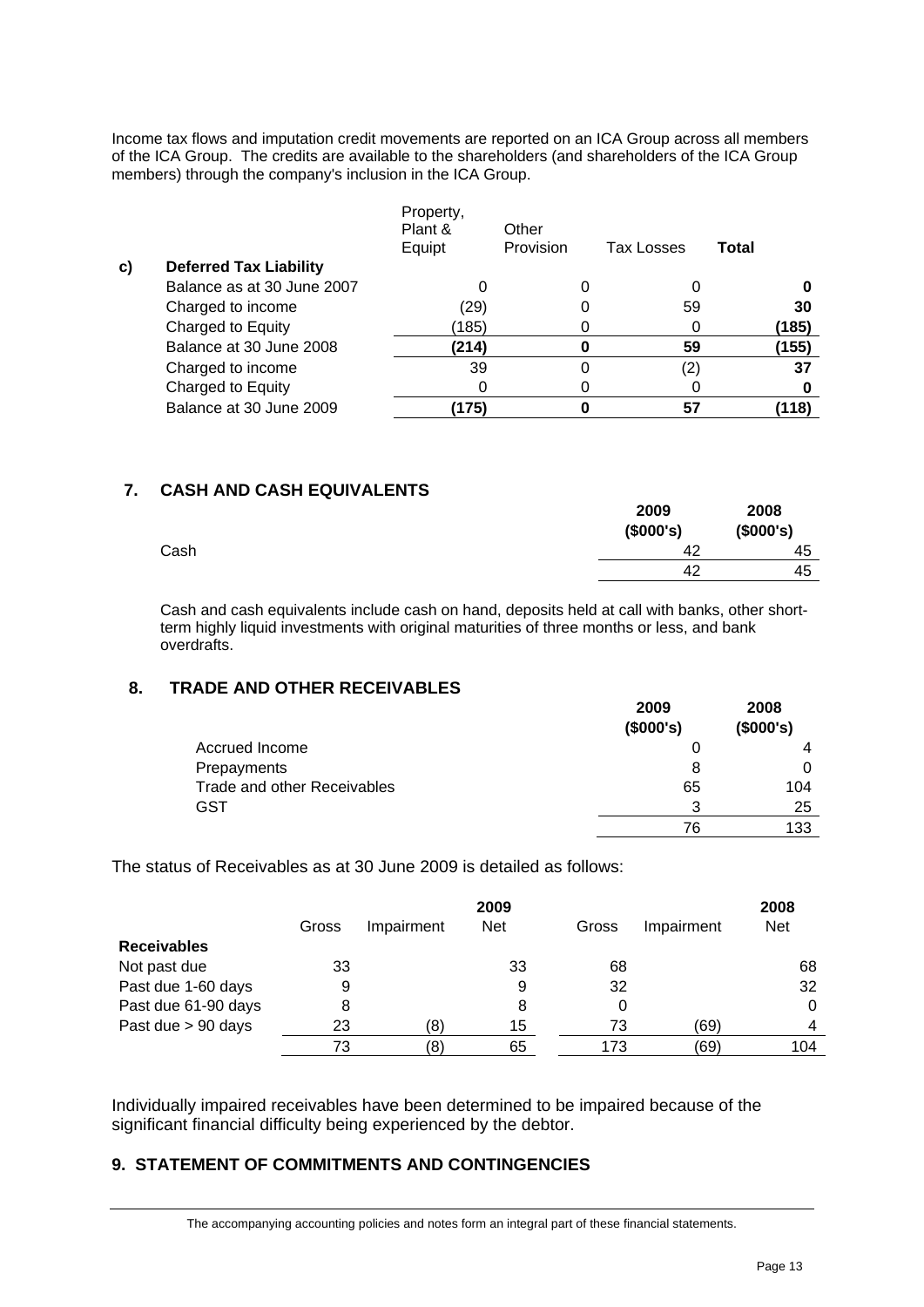There are no commitments and contingencies as at 30 June 2009 (NIL, 2008).

## **10. RECONCILIATION OF NET SURPLUS/(DEFICIT) WITH NET CASHFLOWS FROM OPERATIONS**

|                                                                   | 2009<br>(\$000's) | 2008<br>(\$000's) |
|-------------------------------------------------------------------|-------------------|-------------------|
| Net Surplus / (Deficit) from Statement of Comprehensive<br>Income | (588)             | (480)             |
| Add / (Deduct) Non Cash Items<br>Depreciation and amortisation    | 304               | 245               |
| Add / (Deduct) Movements in Working Capital                       |                   |                   |
| Decrease / (Increase) in Trade and Other Receivables              | 57                | (133)             |
| Increase / (Decrease) in Trade and Other Payables                 | (223)             | 465               |
| Net Cash from Operating Activities                                | (450)             | 97                |

## **11. TRADE AND OTHER PAYABLES**

| <b>Trade and Other Payables</b>               | 2009<br>(\$000's) | 2008<br>(\$000's) |
|-----------------------------------------------|-------------------|-------------------|
| <b>Accrued Expenditure</b>                    | 68                | 80                |
| Trade and Other Payables                      | 65                | 210               |
| Income in Advance - Corporate Advice, Signage | 102               | 164               |
| <b>Employee Accruals</b>                      |                   | 11                |
| <b>Total Trade and Other Payables</b>         | 242               | 465               |

Trade and other payables are non-interest bearing and are monthly settled on 30 day terms, therefore the carrying value of trade and other payables approximates their value.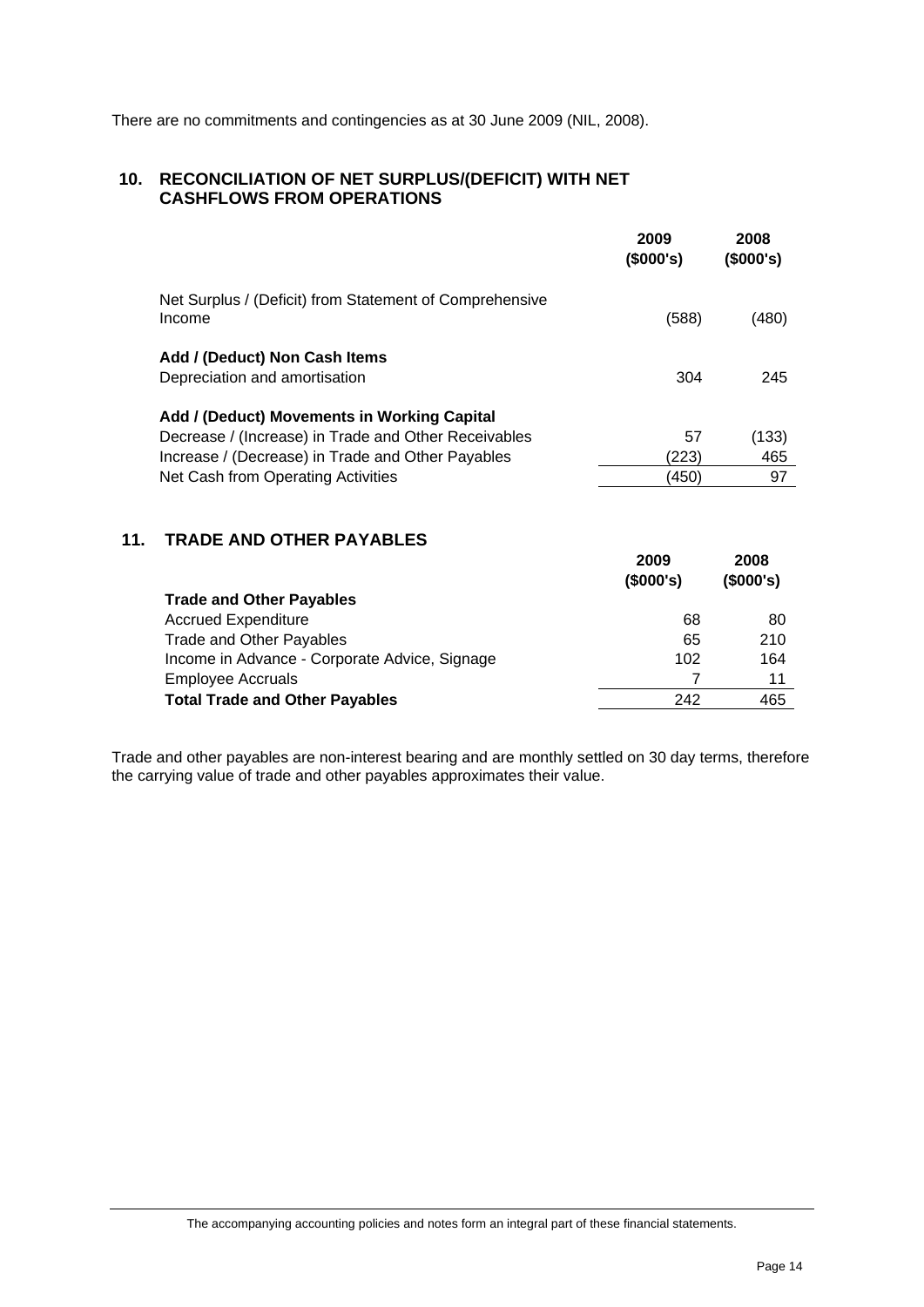## **12. RELATED PARTY TRANSACTIONS**

|                                                | 2009<br>(\$000's) | 2008<br>(\$000's) |
|------------------------------------------------|-------------------|-------------------|
| <b>Tauranga City Council</b>                   |                   |                   |
| (Shareholder of TCIL who wholly owns TCVL)     |                   |                   |
| Interest Received - TCC                        | 0                 | 4                 |
| <b>Administration Services Provided</b>        | 4                 | 31                |
| Purchase of Baypark Speedway and Events Centre | 0                 | 12,000            |
| Loans Repaid                                   | 220               | 95                |
| Loans Received                                 | 745               | 175               |
| <b>Tauranga City Venues Ltd</b>                |                   |                   |
| <b>Administration Services Provided</b>        |                   |                   |
| Grant Seagar - Hartford Capital Ltd            | 43                | 0                 |
| John Adshead - John Adshead Promotions Ltd     | 19                | 0                 |
| <b>Operating Services Provided</b>             |                   |                   |
| Rex Pollock - Pollock and Sons Crane Hire Ltd  | 1                 | 0                 |
| Capital Costs                                  |                   |                   |
| Tony McCartney - CPG New Zealand Ltd           | 10                | 0                 |

## **13. BORROWINGS**

|                                                        | 2009<br>(\$000's) | 2008<br>(\$000's) |
|--------------------------------------------------------|-------------------|-------------------|
| <b>Borrowings</b>                                      |                   |                   |
| Loan from Tauranga City Council                        | 605               | 80                |
| RM & EM Clarkson Family Trust Partnership - Redeemable |                   |                   |
| <b>Preference Shares</b>                               | 10,000            | 10,000            |
| <b>Total Borrowings</b>                                | 10,605            | 10,080            |
|                                                        |                   |                   |
| <b>Less Current Borrowings</b>                         | 2,605             | 80                |
| <b>Total Non-Current Borrowings</b>                    | 8,000             | 10,000            |

#### **Loan from Tauranga City Council**

The loan from Tauranga City Council (TCC) to Tauranga City Venues Ltd (TCVL) is designated as a Financial Liability and recognised it initially as fair value under NZ IFRS 39. After initial recognition it is on demand.

#### **Security**

The loan from TCC is unsecured.

#### **Redeemable Preference Shares**

Tauranga City Venues Ltd has classified the \$10m fixed rate redeemable preference shares (RPS) issued to RM & ME Clarkson Family Trust Partnership as debt under NZ IFRS. Installments of \$2m are due on 1 July 2009, 1 July 2010, 1 July 2011, 1 July 2012, and the final maturity on 1 July 2013. The interest paid on RPS for the year ending 30 June 2009 was \$474,142 (2008: \$380,560), imputation credits paid in relation to these shares was \$233,532.42 for the year ending 30 June 2009, (2008: \$187,440). The interest and attached imputation credits are recognised as interest expense in the Statement of Comprehensive Income.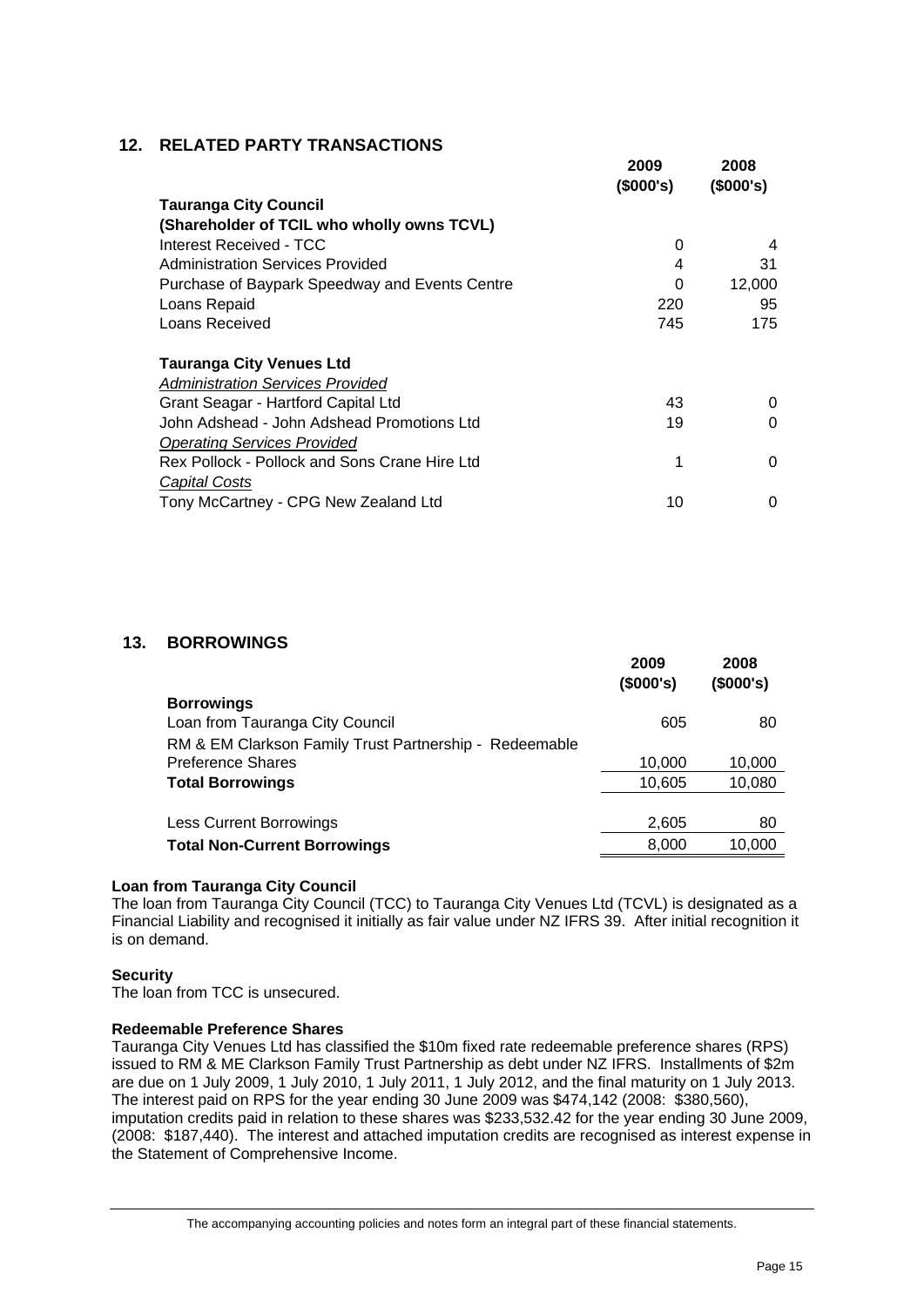Refer to Note 17 - Payment of Redeemable Preference Shares of \$2m was made on 1 July 2009

### **14. SHARE OF CAPITAL**

|                                             | 2009<br>(\$000's) | 2008<br>(\$000's) |
|---------------------------------------------|-------------------|-------------------|
| <b>Opening Balance</b>                      | 2.000             |                   |
| Capital Introduced - Ordinary Shares - TCIL |                   | 2,000             |
| <b>Total Share Capital</b>                  | 2.000             | 2,000             |

2,000,100 ordinary shares @ \$1 per share are fully paid up. TCVL issued \$2,000,000 of ordinary uncalled capital to TCIL.

### **15. RETAINED EARNINGS**

|                                          | 2009<br>(\$000's) | 2008<br>(\$000's) |
|------------------------------------------|-------------------|-------------------|
| <b>Retained Earnings Opening Balance</b> | (450)             |                   |
| Surplus / (Deficit) after Tax            | (551)             | (450)             |
| <b>Taxation on Equity</b>                | 0                 |                   |
| <b>Total Retained Earnings</b>           | (1.001            | (450)             |

## **16. CAPITAL MANAGEMENT**

TCVL's capital is its equity, which comprises TCVL capital and retained surpluses. Equity is represented by net assets. TCVL's deed requires the Board of Directors to manage its revenues, expenses, assets, liabilities, investments, and general financial dealings prudently. The equity is largely managed as a by-product of managing revenues, expenses, assets, liabilities, investments and general financial dealings. The objective of managing TCVL's equity is to ensure that TCVL effectively achieves its objectives and purpose, whilst remaining a going concern.

## **17. SIGNIFICANT EVENTS AFTER BALANCE DATE**

\$2m of Redeemable Preference Shares where paid to RM & ME Clarkson Family Trust Partnership on 1 July 2009.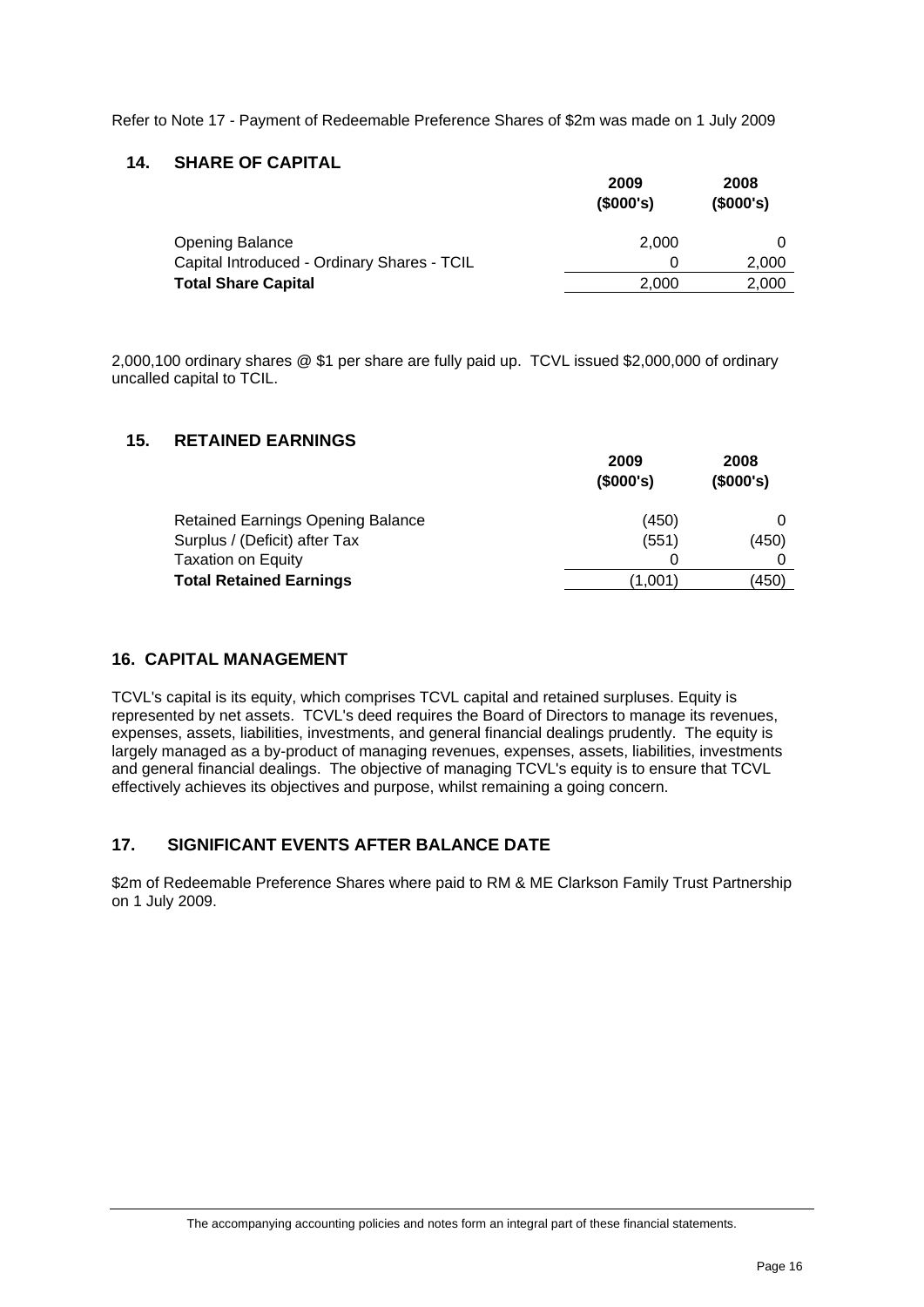## **18a. ACQUISITION OF BAYPARK ASSETS**

Tauranga City Venues Ltd (TCVL) was established to purchase Baypark assets and further develop the site to include a new indoor sports and exhibition centre. TCVL was incorporated on 28 June 2007 and commenced trading on 19 September 2007. The company is wholly owned by Tauranga City Investments Ltd which is in turn, wholly owned by Tauranga City Council.

| Name of Business<br><b>Assets Aquired</b> | <b>Principal Activity</b>    | Date of<br>Acquisition | Proportion<br>of Shares<br>Held | Cost of<br>Acquisition |
|-------------------------------------------|------------------------------|------------------------|---------------------------------|------------------------|
| 2008:<br><b>Baypark Assets</b>            | Sports and Exhibition Centre | 21-Sep-07              |                                 | 12,000                 |
|                                           |                              |                        |                                 | 12.000                 |

The cost of the acquisition of Baypark assets was \$12m comprising cash of \$2m and \$10m in redeemable preference shares. The fair value of the assets at date of acquistion was \$12m.

| <b>Baypark Assets Aquired</b>  | <b>Book Value</b><br>\$000's | <b>Fair Value</b><br>Adjustment<br>\$000's | Fair<br>Acquisition<br>\$000's |
|--------------------------------|------------------------------|--------------------------------------------|--------------------------------|
|                                |                              |                                            |                                |
| Non Current Assets             |                              |                                            |                                |
|                                | \$                           |                                            | \$                             |
| Buildings, Plant and Equipment | 12,000                       | ٠                                          | 12,000                         |
|                                | \$                           |                                            |                                |
|                                | 12,000                       | œ<br>۰<br>$\mathbf{r}$                     | 12,000                         |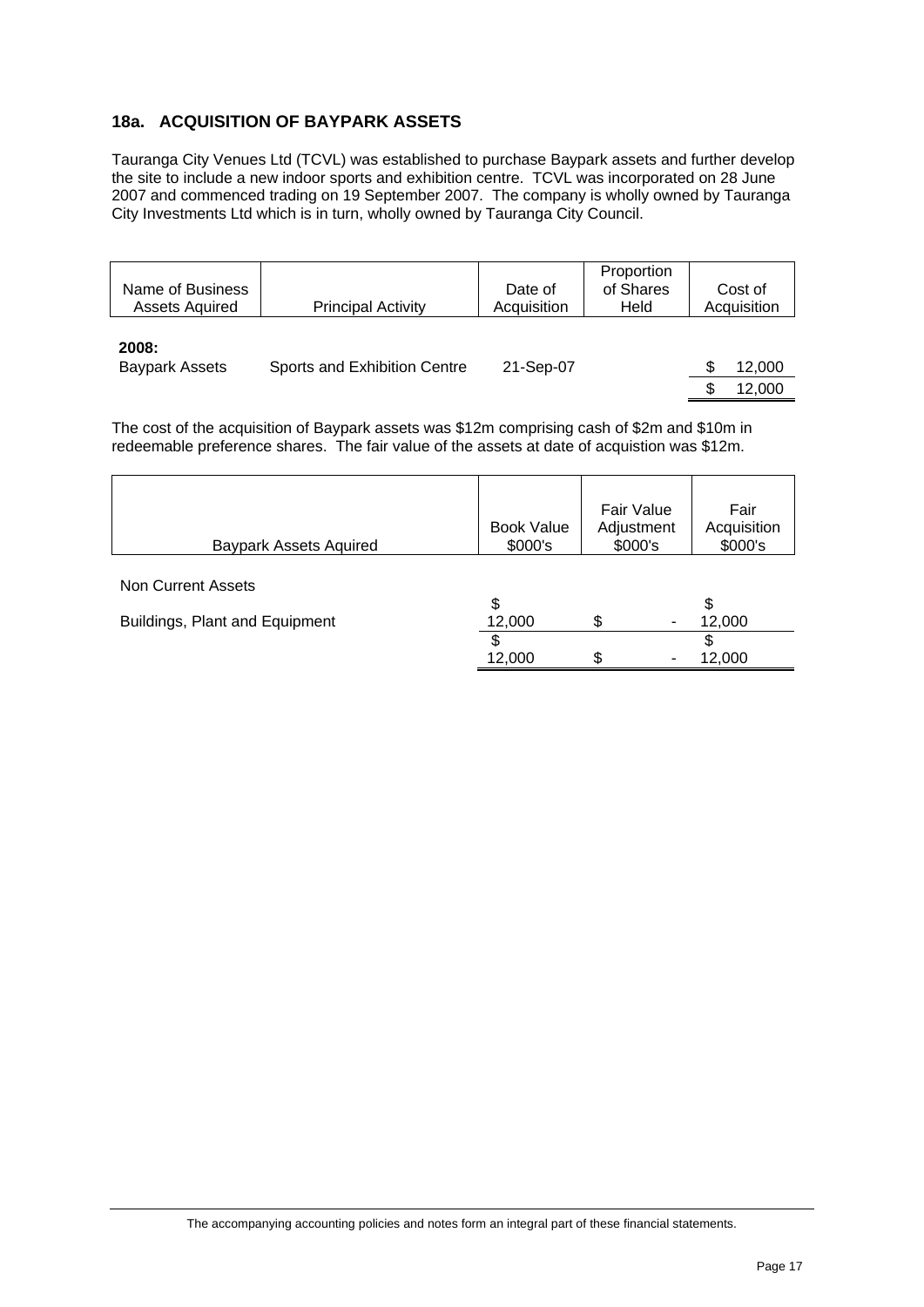## **18b. ANALYSIS OF PROPERTY, PLANT AND EQUIPMENT**

|                                              | 2007/08                   | 2007/08                         | 2007/08                               | 2007/08                 | 2007/08       | 2008/09                         | 2008/09                   | 2008/09                   | 2008/09                                 | 2008/09                           | 2008/09                  | 2008/09                                |
|----------------------------------------------|---------------------------|---------------------------------|---------------------------------------|-------------------------|---------------|---------------------------------|---------------------------|---------------------------|-----------------------------------------|-----------------------------------|--------------------------|----------------------------------------|
|                                              | Asset<br><b>Additions</b> | <b>Accum</b><br>Depn &<br>Amort | Asset<br>Depn<br>Write<br><b>Back</b> | Reval<br><b>Surplus</b> | Cost<br>Reval | Opening<br><b>Book</b><br>Value | Asset<br><b>Additions</b> | Assets<br><b>Disposed</b> | Asset<br>Depn<br>Written<br><b>Back</b> | <b>Current</b><br>Depn &<br>Amort | Accum<br>Depn &<br>Amort | <b>Closing</b><br><b>Book</b><br>Value |
|                                              | (\$000's)                 | (\$000's)                       | (\$000's)                             | (\$000's)               | (\$000's)     | (\$000's)                       | (\$000's)                 | (\$000's)                 | (\$000's)                               | (\$000's)                         | (\$000's)                | (\$000's)                              |
| <b>At Cost</b>                               |                           |                                 |                                       |                         |               |                                 |                           |                           |                                         |                                   |                          |                                        |
| <b>Buildings &amp; Improvements</b>          | 11,597                    | (195)                           | 195                                   | 812                     | 12,214        | 12,214                          | 54                        | 0                         | $\mathbf 0$                             | (265)                             | (265)                    | 12,003                                 |
| Plant & Equipment                            | 464                       | (39)                            | 0                                     | 0                       | 425           | 425                             | 7                         | (7)                       | 3                                       | (28)                              | (67)                     | 400                                    |
| &<br>Office<br><b>Furniture</b><br>Equipment | 26                        | (5)                             | 0                                     | 0                       | 21            | 21                              | 8                         | (1)                       |                                         | (3)                               | (8)                      | 26                                     |
| <b>Motor Vehicles</b>                        | 44                        | (6)                             | 0                                     | 0                       | 38            | 38                              | 14                        | (2)                       |                                         | (7)                               | (13)                     | 44                                     |
| Software                                     |                           | 0                               | 0                                     | 0                       | 1             |                                 | $\mathbf 0$               | $\mathbf 0$               | $\mathbf 0$                             | (1)                               | (1)                      | $\pmb{0}$                              |
|                                              | 12,132                    | (245)                           | 195                                   | 812                     | 12,699        | 12,699                          | 83                        | (10)                      | 5                                       | (304)                             | (354)                    | 12,473                                 |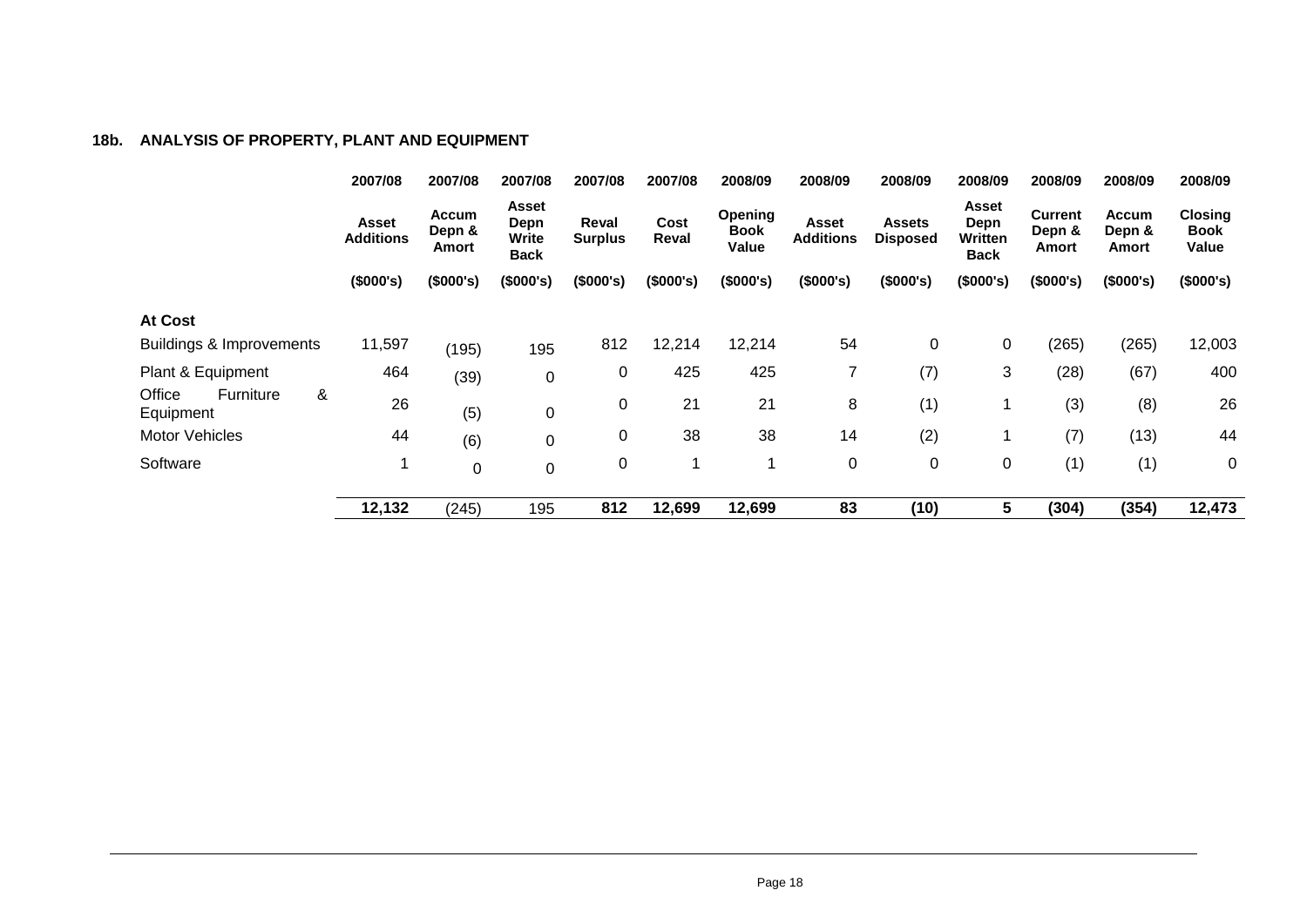## **19) STATEMENT OF INTENT PERFORMANCE**

The company has complied with section 64 of the Local Government Act 2002, and has had the Statement of Intent formally adopted by Council for the year ended 30 June 2009.

|              | Objectives for 2008/09                                                                                                                                                                     | <b>Performance</b><br><b>Indicators</b>                                                                                                                    | <b>Target</b>                       |           | <b>Actual</b>     |           |
|--------------|--------------------------------------------------------------------------------------------------------------------------------------------------------------------------------------------|------------------------------------------------------------------------------------------------------------------------------------------------------------|-------------------------------------|-----------|-------------------|-----------|
| 1            | To meet, and where<br>possible exceed, the<br>expectation of Tauranga<br>City<br>Investments<br>Limited, Tauranga City<br>Council, and all of the<br>stakeholders<br>of<br>the<br>company. | Comply with our<br>$\bullet$<br>adopted Statement of<br>Intent.                                                                                            | Full compliance with the<br>target. |           | Ongoing           |           |
| $\mathbf{2}$ | Operate the facilities<br>within its control so that<br>the company meets all<br>its financial and non<br>financial requirements.                                                          | <b>FINANCIAL TARGETS</b>                                                                                                                                   |                                     |           |                   |           |
|              |                                                                                                                                                                                            | <b>Business and Strategic</b><br><b>Monitoring</b>                                                                                                         |                                     |           |                   |           |
|              |                                                                                                                                                                                            | To implement year<br>one of a year five year<br>strategic plan.                                                                                            | 100%                                |           | Completed         |           |
|              |                                                                                                                                                                                            | To achieve and or<br>$\bullet$<br>exceed the annual plan<br>targets.                                                                                       | 100%                                |           | Completed         |           |
|              |                                                                                                                                                                                            | Grow revenue and<br>operating surplus each<br>year for the next five<br>years.                                                                             | Revenue - 15%<br>EBIT - 15% pa      | p.a.      | Achieved          |           |
|              |                                                                                                                                                                                            | <b>Financial</b><br>Contract<br><b>Monitoring</b>                                                                                                          |                                     |           |                   |           |
|              |                                                                                                                                                                                            | To develop an<br>business plan<br>annual<br>with achievable goals<br>and<br>an<br>approved<br>budget.                                                      | 100%                                |           | Completed         |           |
|              |                                                                                                                                                                                            | Monitor each of<br>٠<br>TCVL's<br>direct control<br>financial<br>centers<br>to<br>the<br>forecast<br>ensure<br>revenue and cost budget<br>targets are met. |                                     |           | Ongoing           |           |
|              |                                                                                                                                                                                            |                                                                                                                                                            | Direct control                      |           | Direct control    |           |
|              |                                                                                                                                                                                            |                                                                                                                                                            | revenue<br>Other                    | \$835,000 | revenue<br>Other  | \$555,000 |
|              |                                                                                                                                                                                            |                                                                                                                                                            | Revenue                             | \$325,000 | Revenue           | \$515,000 |
|              |                                                                                                                                                                                            |                                                                                                                                                            | Operating<br>Cost                   | \$980,000 | Operating<br>Cost | \$863,000 |
|              |                                                                                                                                                                                            |                                                                                                                                                            | <b>EBIT</b>                         | \$180,000 | <b>EBIT</b>       | \$207,000 |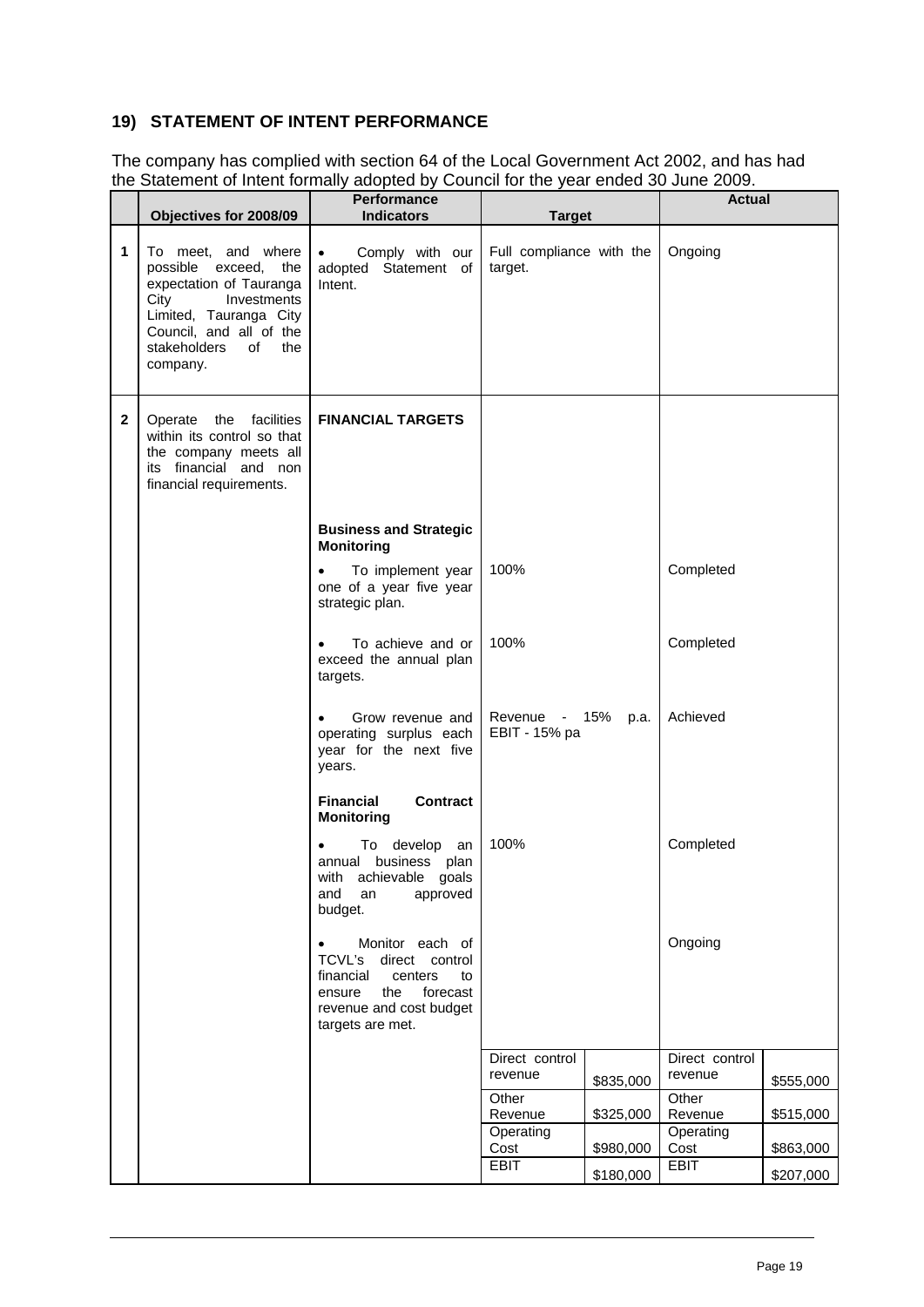| Objectives for 2008/09<br><b>Performance Indicators</b> |                                                                                                                                                                                                                     | <b>Target</b>                                                                                                               | <b>Actual</b> |
|---------------------------------------------------------|---------------------------------------------------------------------------------------------------------------------------------------------------------------------------------------------------------------------|-----------------------------------------------------------------------------------------------------------------------------|---------------|
|                                                         | Monitor the financial<br>$\bullet$<br>centers not under TCVL's<br>direct control to identify<br>opportunity<br>for<br>improvement.                                                                                  | Proactively engage with<br>the owners of the non<br>controlled<br>centers<br>to<br>improve performance.                     | Completed     |
|                                                         | Report<br>all<br>on<br>financial data including<br>variance's and forecasts.                                                                                                                                        | 100% compliance with<br>reporting environment.                                                                              | Achieved      |
|                                                         | <b>FINANCIAL</b><br><b>NON</b><br><b>TARGETS</b>                                                                                                                                                                    |                                                                                                                             |               |
|                                                         | Quality Assurance and<br><b>Safety</b>                                                                                                                                                                              |                                                                                                                             |               |
|                                                         | TCVL will ensure<br>$\bullet$<br>quality assurance plans<br>are in place for the site<br>that<br>these<br>and<br>are<br>properly monitored. Any<br>non conformance will be<br>reported in a timely<br>manner.       | TCVL will ensure that all<br>contracted<br>parties<br>are<br>conversant with the QA<br>system.                              | Achieved      |
|                                                         | <b>TCVL</b><br>will<br>commission six monthly<br>and annual independent<br>operational audits of its<br>facilities.                                                                                                 | 100% compliance with<br>the Quality assurance<br>provisions of the relevant<br>contract conditions.                         | Achieved      |
|                                                         | TCVL will ensure<br>$\bullet$<br>the health and safety<br>plans are operative and<br>undertake annual safety<br>audits and warrant of<br>fitness inspections on all<br>buildings under its control<br>or ownership. | 100% compliance with<br>the Health and Safety<br>and/or<br>maintenance<br>provisions of the relevant<br>contract conditions | Achieved      |
|                                                         |                                                                                                                                                                                                                     | Annually completed.                                                                                                         |               |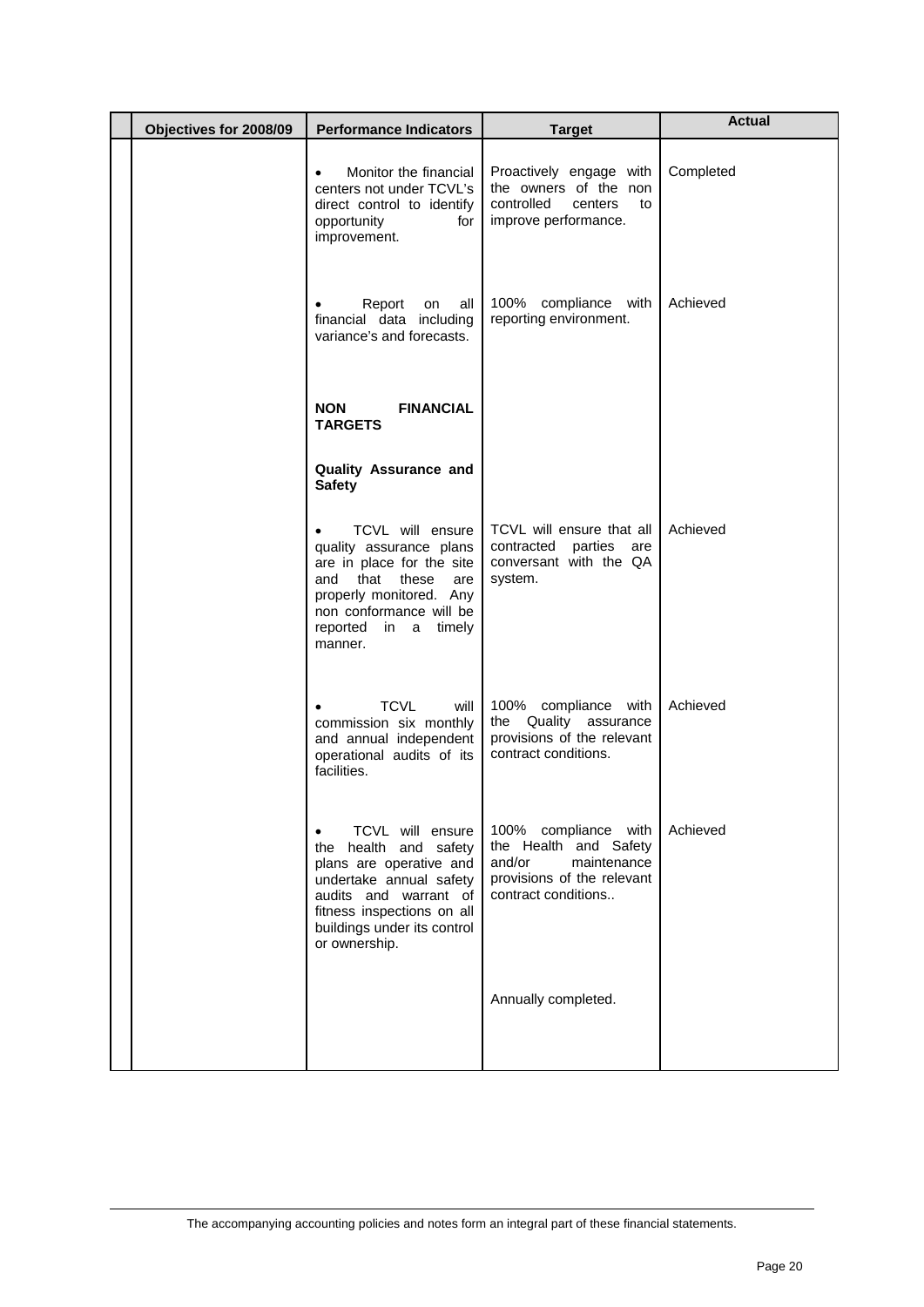| Objectives for 2008/09 | <b>Performance Indicators</b>                                                                                                                                                                                                                                               | <b>Target</b>                                                                                                                            | <b>Actual</b>                                                                                                                                             |
|------------------------|-----------------------------------------------------------------------------------------------------------------------------------------------------------------------------------------------------------------------------------------------------------------------------|------------------------------------------------------------------------------------------------------------------------------------------|-----------------------------------------------------------------------------------------------------------------------------------------------------------|
|                        | <b>Marketing</b>                                                                                                                                                                                                                                                            |                                                                                                                                          |                                                                                                                                                           |
|                        | • TCVL will be<br>required to maintain the<br>marketing and promotion<br>plan for all other activities<br>undertaken on the site.<br>Further TCVL will monitor<br>the measurable<br>components of the plan<br>to ensure management is<br>maximizing its marketing<br>spend. | TCVL will prepare an<br>annual marketing<br>plan<br>and constantly monitor<br>the results.                                               | Achieved                                                                                                                                                  |
|                        | <b>Customer Satisfaction</b><br>and Service                                                                                                                                                                                                                                 |                                                                                                                                          |                                                                                                                                                           |
|                        | TCVL will undertake<br>$\bullet$<br>annual<br>independent<br>monitor<br>to<br>surveys<br>customer satisfaction and<br>business performance.                                                                                                                                 | TCVL will undertake one<br>survey during each of the<br>speedway<br>and<br>rugby<br>seasons.                                             | Not achieved - decision<br>made that speedway and<br>rugby patrons are TCVL<br>customers and that TCVL<br>would rely on feedback<br>from event organisers |
|                        | TCVL will ensure<br>$\bullet$<br>there is a complaints<br>process maintained and<br>any customer complaint<br>will be acted upon within<br>five working days of<br>identification/ lodgment.                                                                                | Six monthly operational<br>audits monitor a sample<br>οf<br>service<br>customer<br>documents<br>to<br>ensure<br>contractual obligations. | Achieved                                                                                                                                                  |
|                        | TCVL will ensure all<br>contracted<br>agencies<br>meet all their obligations<br>under the terms of the<br>agreement.                                                                                                                                                        | 100%                                                                                                                                     | Achieved                                                                                                                                                  |
|                        | <b>Risk Management</b>                                                                                                                                                                                                                                                      |                                                                                                                                          |                                                                                                                                                           |
|                        | To<br>develop<br>risk<br>management strategies<br>in our key business<br>areas.                                                                                                                                                                                             | Completed by December<br>reviewed<br>2008<br>and<br>quarterly.                                                                           | Achieved                                                                                                                                                  |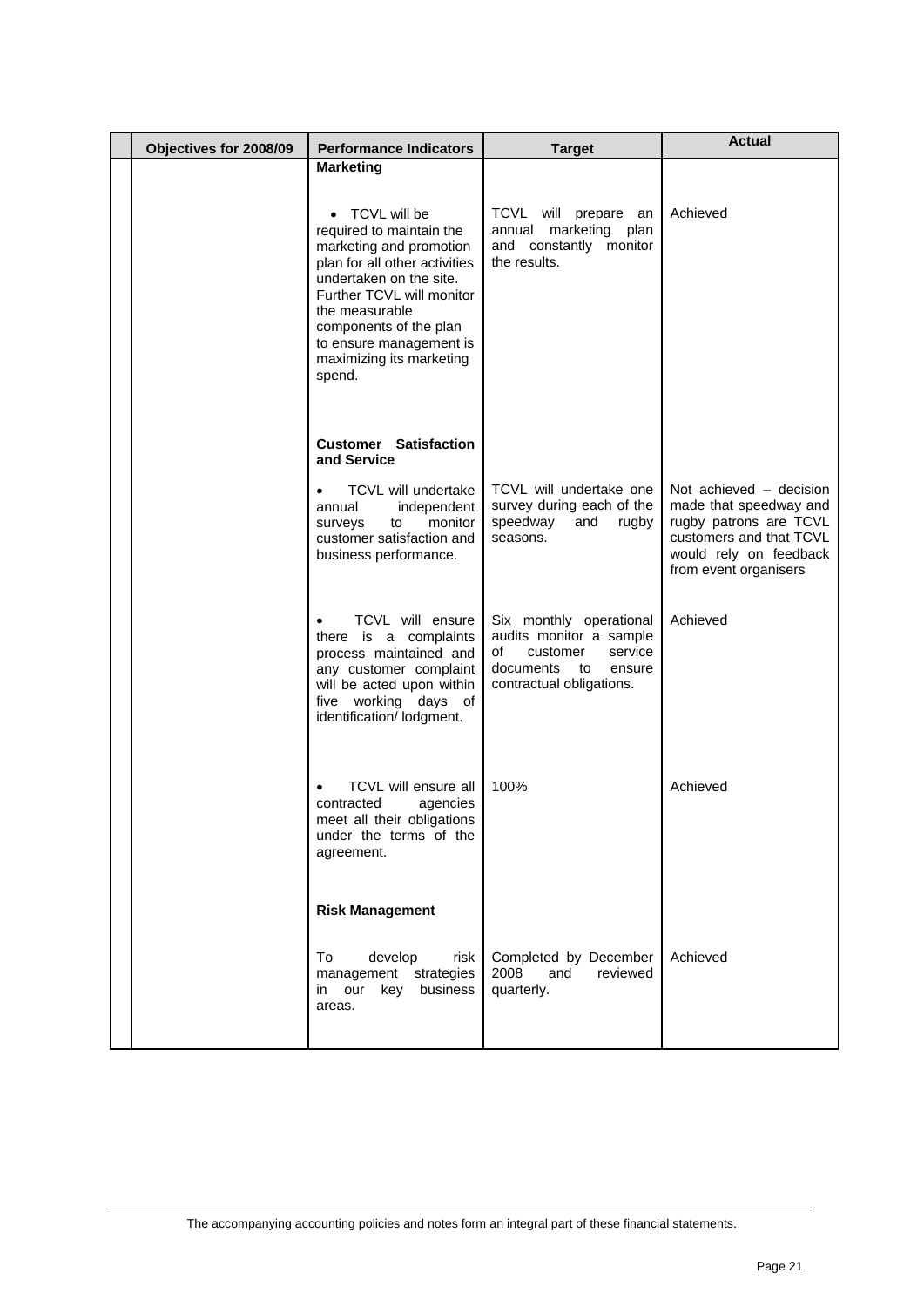|   | Objectives for 2008/09                                                                                                                                                                                         | <b>Performance Indicators</b>                                                                                                                                                                                                                                         | <b>Target</b>                                                                                         | <b>Actual</b>                                         |
|---|----------------------------------------------------------------------------------------------------------------------------------------------------------------------------------------------------------------|-----------------------------------------------------------------------------------------------------------------------------------------------------------------------------------------------------------------------------------------------------------------------|-------------------------------------------------------------------------------------------------------|-------------------------------------------------------|
| 3 | Review<br>if<br>and<br>appropriate<br>adopt any<br>relevant<br>business<br>practices<br>that<br>would<br>enable the company to<br>better<br>its<br>meet<br>objectives.                                         | Undertake<br>$\bullet$<br>an<br>annual joint governance<br>and operational strategy<br>workshop.                                                                                                                                                                      | Complete by December<br>31 <sup>st</sup> each year.                                                   | Completed                                             |
|   |                                                                                                                                                                                                                | To identify<br>any<br>facility<br>service<br>and<br>enhancements<br>and<br>conduct feasibility<br>and<br>business plans for such<br>improvements.                                                                                                                     | Completed as required.                                                                                | Ongoing                                               |
|   |                                                                                                                                                                                                                | <b>Asset Management</b>                                                                                                                                                                                                                                               |                                                                                                       |                                                       |
| 4 | Ensure the effective and<br>efficient management of<br>Assets within its control<br>so as to achieve the<br>optimum financial results<br>within<br>the<br>policy<br>requirements<br>of<br>its<br>shareholders. | TCVL will implement<br>$\bullet$<br>the asset management<br>plans completed for each<br>facility and negotiate with<br>shareholder<br>its<br>appropriate<br>budget<br>allocations to meet the<br>οf<br>cost<br>annual<br>maintenance<br>renewals<br>and improvements. | TCVL will ensure that all<br>maintenance<br>scheduled<br>in the AMP is undertaken<br>each year.       | Not achieved - plan<br>completed<br>September<br>2009 |
|   |                                                                                                                                                                                                                |                                                                                                                                                                                                                                                                       | TCVL will ensure that all<br>capital<br>renewals<br>and<br>program is undertaken<br>within each year. | Achieved                                              |
| 5 | Manage and monitor the<br>contractual relationships,<br>so as to drive optimum<br>benefit to the company<br>and its stakeholders.                                                                              | <b>TCVL will</b><br>ensure they receive<br>regular performance<br>reports and discuss the<br>outcome of those reports<br>with all contracted<br>parties.                                                                                                              | 100% compliance with<br>contracted conditions.                                                        | Achieved                                              |
|   |                                                                                                                                                                                                                |                                                                                                                                                                                                                                                                       | Documented reports and<br>consultative meetings.                                                      | Achieved                                              |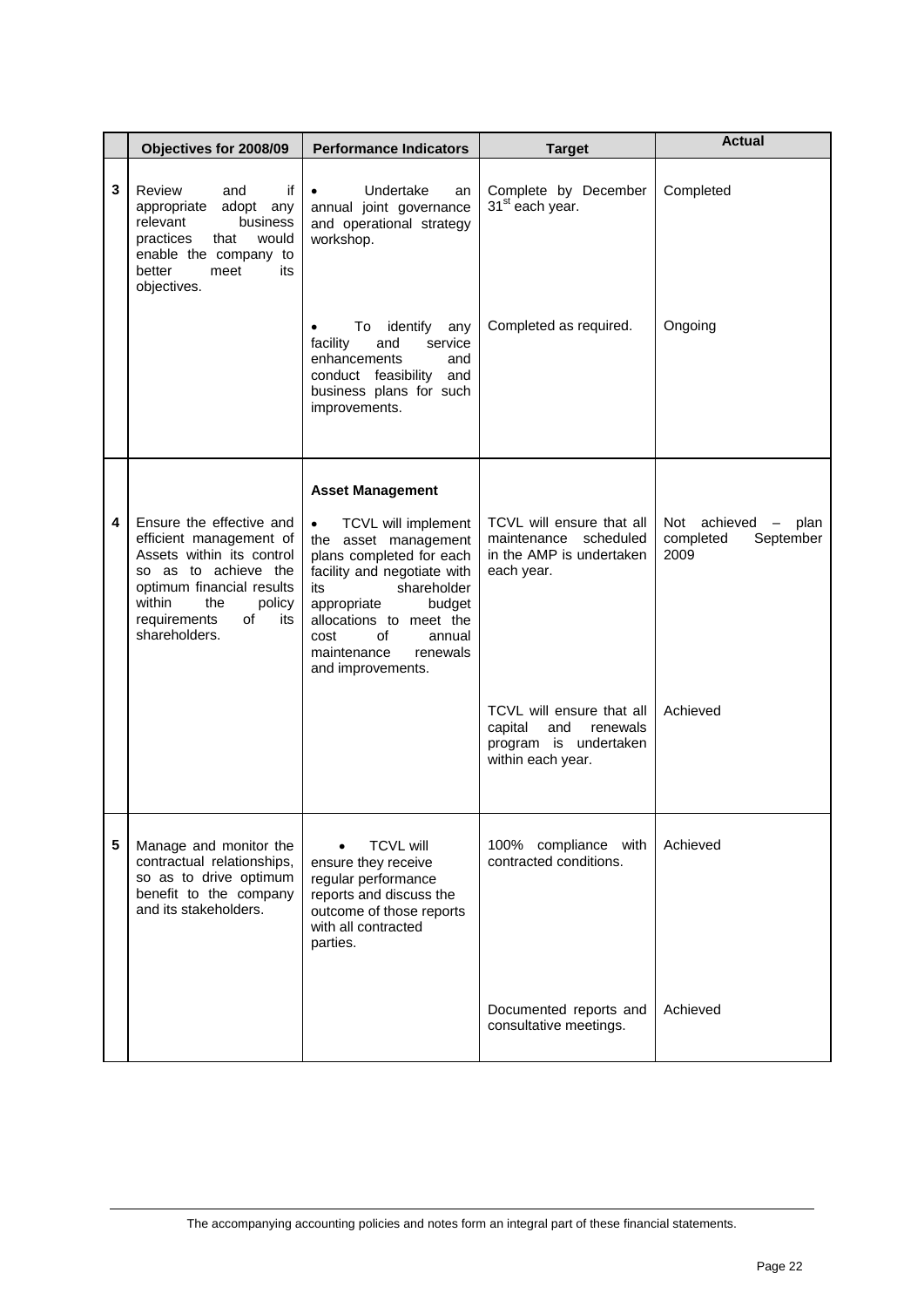|                | Objectives for 2008/09                                                                     | <b>Performance Indicators</b>                                                                                                                                                                                                                 | <b>Target</b>                                                               | <b>Actual</b>                                                            |  |
|----------------|--------------------------------------------------------------------------------------------|-----------------------------------------------------------------------------------------------------------------------------------------------------------------------------------------------------------------------------------------------|-----------------------------------------------------------------------------|--------------------------------------------------------------------------|--|
|                |                                                                                            | To transform<br>$\bullet$<br>current contractual<br>relationships into<br>partnerships that assist in<br>enhancing and<br>developing our facilities.                                                                                          | Annual<br>Partnering<br>workshops<br>with<br>all<br>contracted parties.     | Achieved.<br><b>Partners</b><br>included<br>Strategic<br>in<br>workshops |  |
|                |                                                                                            |                                                                                                                                                                                                                                               | Clearly<br>report<br>demonstrable<br>strategic<br>benefits to both parties. | Achieved                                                                 |  |
| 6              | Develop strategic plans<br>for both short and long<br>term operation of the<br>facilities. | <b>TCVL will</b><br>develop an annual plan<br>that meets the<br>companies' mission<br>statement.                                                                                                                                              | Completed and reviewed<br>annually.                                         | Completed                                                                |  |
|                |                                                                                            | <b>TCVL will</b><br>develop a Strategic Plan<br>that meets the<br>companies' mission<br>statement.                                                                                                                                            | Completed and reviewed<br>annually.                                         | Completed                                                                |  |
| $\overline{7}$ | To keep all stakeholders<br>informed<br>of<br>the<br>performance<br>of<br>the<br>company.  | To<br>implement<br>and<br>maintain communication<br>procedures to ensure all<br>stakeholders<br>are<br>provided with appropriate<br>and timely information on<br>operation of<br>all<br>the<br>facilities<br><b>TCVL</b><br>under<br>control. | All<br>communication<br>strategies completed.                               | Completed                                                                |  |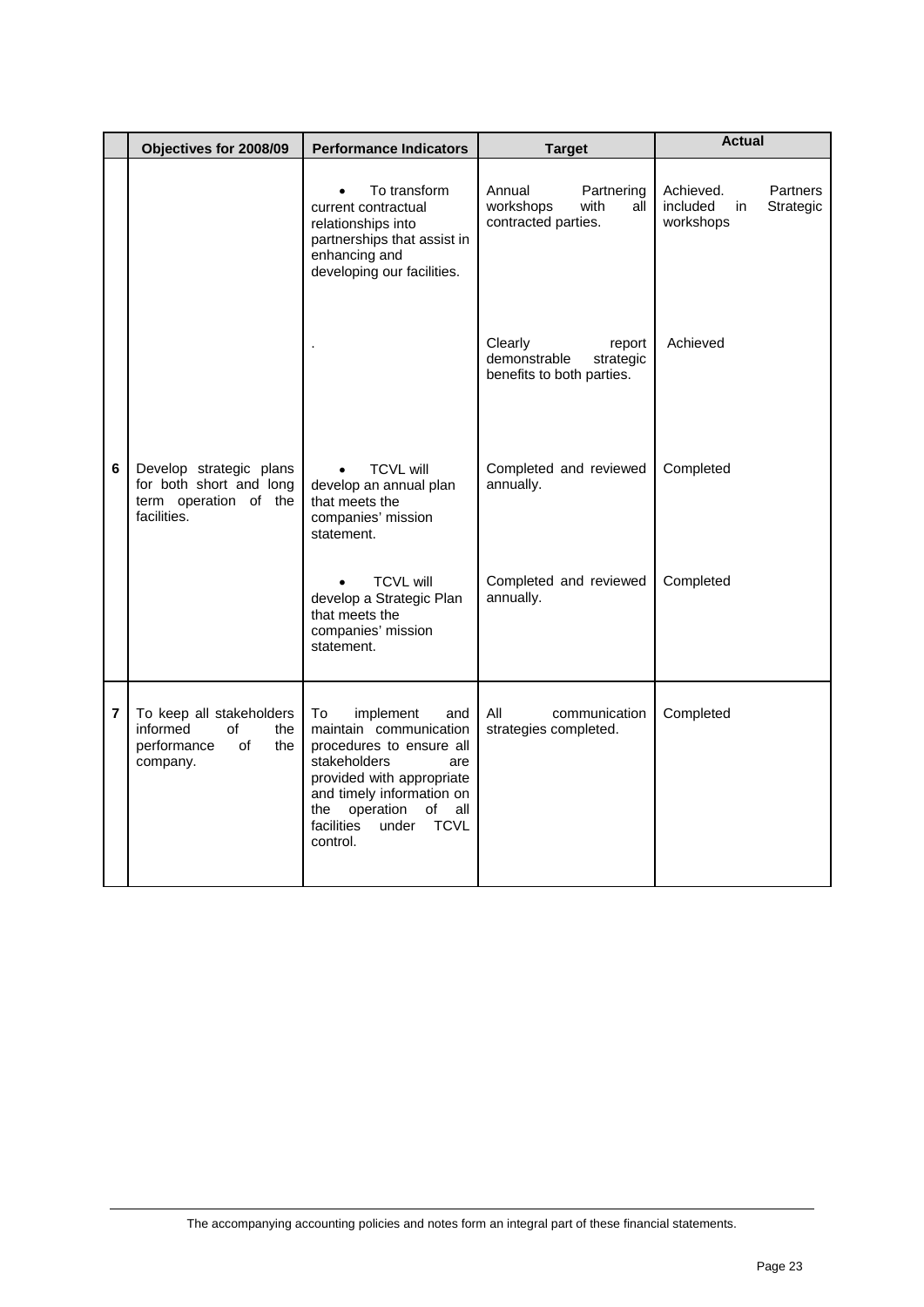## **STATUTORY DISCLOSURES**

There have been no changes to the nature of the business of the company

Transactions involving self-interest have been disclosed in the interests register during the period. Please refer to Note 12.

|                       |                   |                  | <b>Fees</b>     |                  |
|-----------------------|-------------------|------------------|-----------------|------------------|
| <b>Director</b>       | <b>Start Date</b> | <b>End Date</b>  | Accrued         | <b>Fees Paid</b> |
| <b>Grant Seagar</b>   | 28.09.07          | Still a director | \$833           | \$10,000         |
| <b>Rex Pollock</b>    | 28.09.07          | Still a director | \$833           | \$10,000         |
| <b>Tony McCartney</b> | 28.09.07          | Still a director | Nil             | \$10,833         |
| John Adshead          | 28.09.07          | Still a director | \$833           | \$10,000         |
|                       |                   |                  | Unpaid          | Unpaid           |
| <b>Stuart Crosby</b>  | 22.08.08          | Still a director | <b>Director</b> | <b>Director</b>  |

Directors during the year and directors fees accrued were as follows:

There were no donations made by the company during the period

The company paid \$25,000 in Financial Audit Fees during the year, and accrued \$16,920 for the year ended 30 June 2009 audit.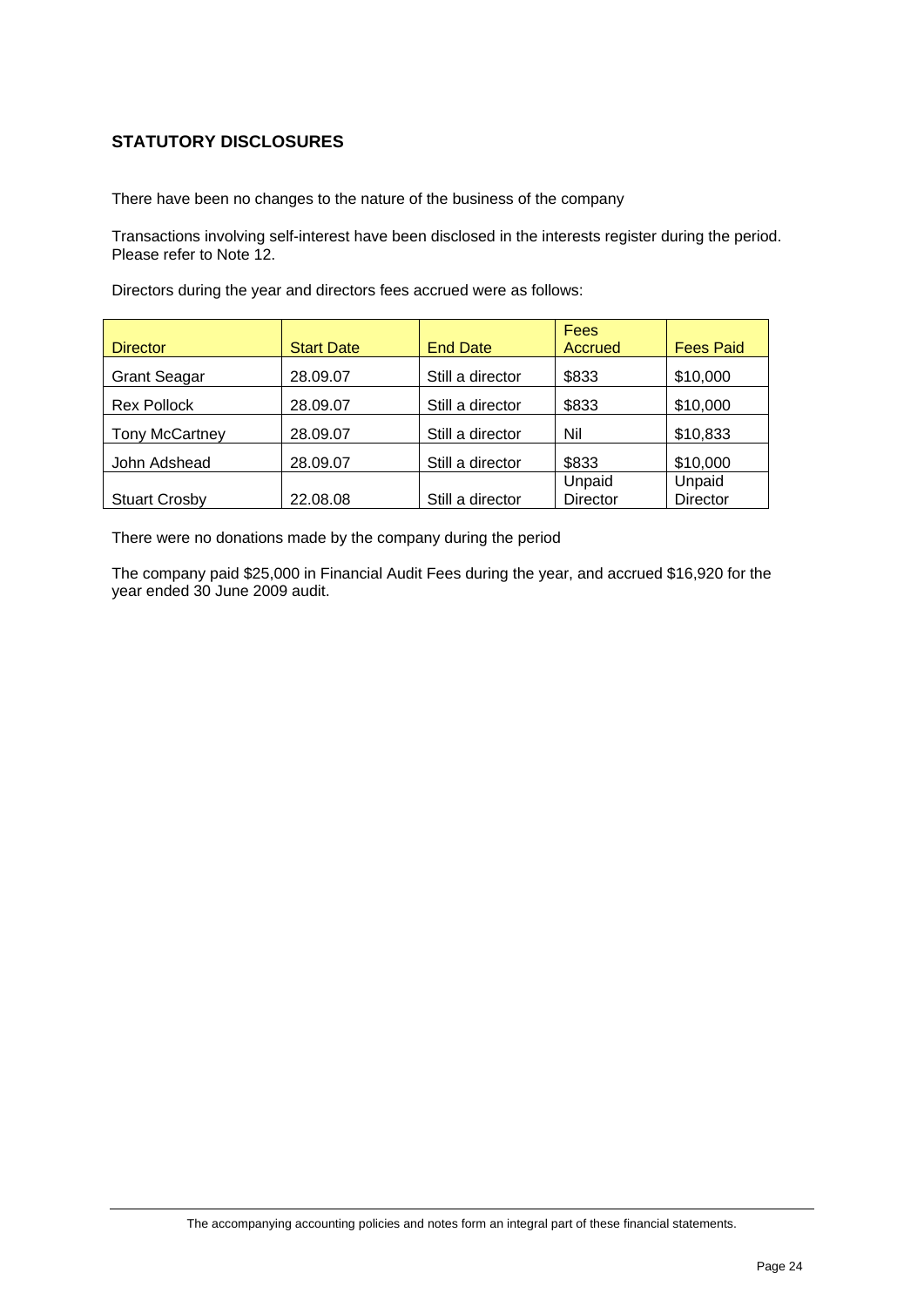## **Audit Report**

## To the readers of **Tauranga City Venues Ltd's** financial statements and performance information for the year ended 30 June 2009

The Auditor-General is the auditor of Tauranga City Venues Ltd (the company). The Auditor-General has appointed me, John Scott, using the staff and resources of Audit New Zealand, to carry out the audit of the financial statements and performance information of the company for the year ended 30 June 2009.

## Qualified Opinion - Our work was limited because of limited control over revenue

Prior to being recorded, control over the receipt of \$123,000 (2008 \$52,000) of catering commission revenue, which is included within the total of caterers revenue and commissions of \$176,000 (2008 \$87,000) in note 2, is limited and there are no satisfactory audit procedures that we could adopt to confirm independently that all catering commission revenue was properly recorded.

In our opinion:

- Except for adjustments that might have been found to be necessary had we been able to obtain sufficient evidence concerning catering commission revenue, the financial statements of the company on pages 3 to 18 and page 24:
	- $\circ$ comply with generally accepted accounting practice in New Zealand; and
	- $\circ$ give a true and fair view of:
		- the company's financial position as at 30 June 2009; and
		- the results of its operations and cash flows for the year ended on that date.
- The performance information of the company on pages 19 to 23 gives a true and fair view of the achievements measured against the performance targets adopted for the year ended 30 June 2009.
- Based on our examination the company kept proper accounting records.

The audit was completed on 30 September 2009, and is the date at which our opinion is expressed.

The basis of our opinion is explained below. In addition, we outline the responsibilities of the Board of Directors and the Auditor, and explain our independence.

## **Basis of Opinion**

We carried out the audit in accordance with the Auditor-General's Auditing Standards, which incorporate the New Zealand Auditing Standards. However, the scope of our work was limited because of the limited control over revenue.

We planned and performed the audit to obtain all the information and explanations we considered necessary in order to obtain reasonable assurance that the financial statements and performance information did not have material misstatements, whether caused by fraud or error.

Material misstatements are differences or omissions of amounts and disclosures that would affect a reader's overall understanding of the financial statements and performance information. We were unable to determine whether there are material misstatements in relation to catering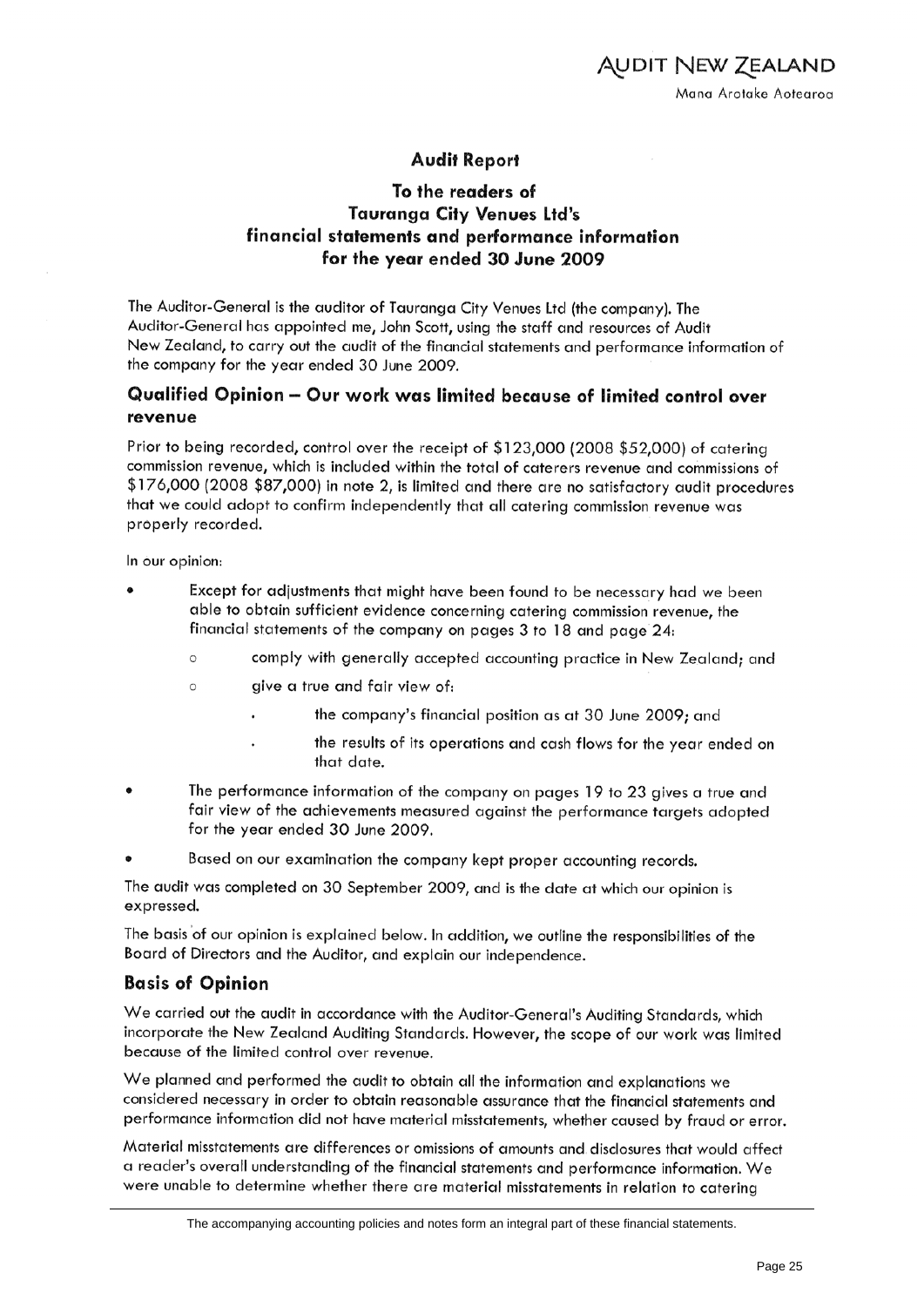commission revenue because the scope of our work was limited, as we referred to in our opinion.

The audit involved performing procedures to test the information presented in the financial statements and performance information. We assessed the results of those procedures in forming our opinion.

Audit procedures generally include:

- determining whether significant financial and management controls are working and can be relied on to produce complete and accurate data;
- verifying samples of transactions and account balances;
- performing analyses to identify anomalies in the reported data;
- reviewing significant estimates and judgements made by the Board of Directors;
- confirming year-end balances;
- determining whether accounting policies are appropriate and consistently applied; and
- determining whether all required disclosures are adequate.

We did not examine every transaction, nor do we guarantee complete accuracy of the financial statements and performance information.

We evaluated the overall adequacy of the presentation of information in the financial statements and performance information. We did not obtain all the information and explanations we required due to the limited control over revenue, as explained above.

### Responsibilities of the Board of Directors and the Auditor

The Board of Directors is responsible for preparing the financial statements in accordance with generally accepted accounting practice in New Zealand. The financial statements must give a true and fair view of the financial position of the company as at 30 June 2009 and the results of its operations and cash flows for the year ended on that date. The Board of Directors is also responsible for preparing performance information that gives a true and fair view of service performance achievements for the year ended 30 June 2009. The Board of Directors' responsibilities arise from the Financial Reporting Act 1993 and the Local Government Act 2002.

We are responsible for expressing an independent opinion on the financial statements and performance information and reporting that opinion to you. This responsibility arises from section 15 of the Public Audit Act 2001 and section 69 of the Local Government Act 2002.

#### Independence

When carrying out the audit we followed the independence requirements of the Auditor-General, which incorporate the independence requirements of the Institute of Chartered Accountants of New Zealand.

Other than the audit, we have no relationship with or interests in the company.

John Scott Audit New Zealand On behalf of the Auditor-General Tauranga, New Zealand